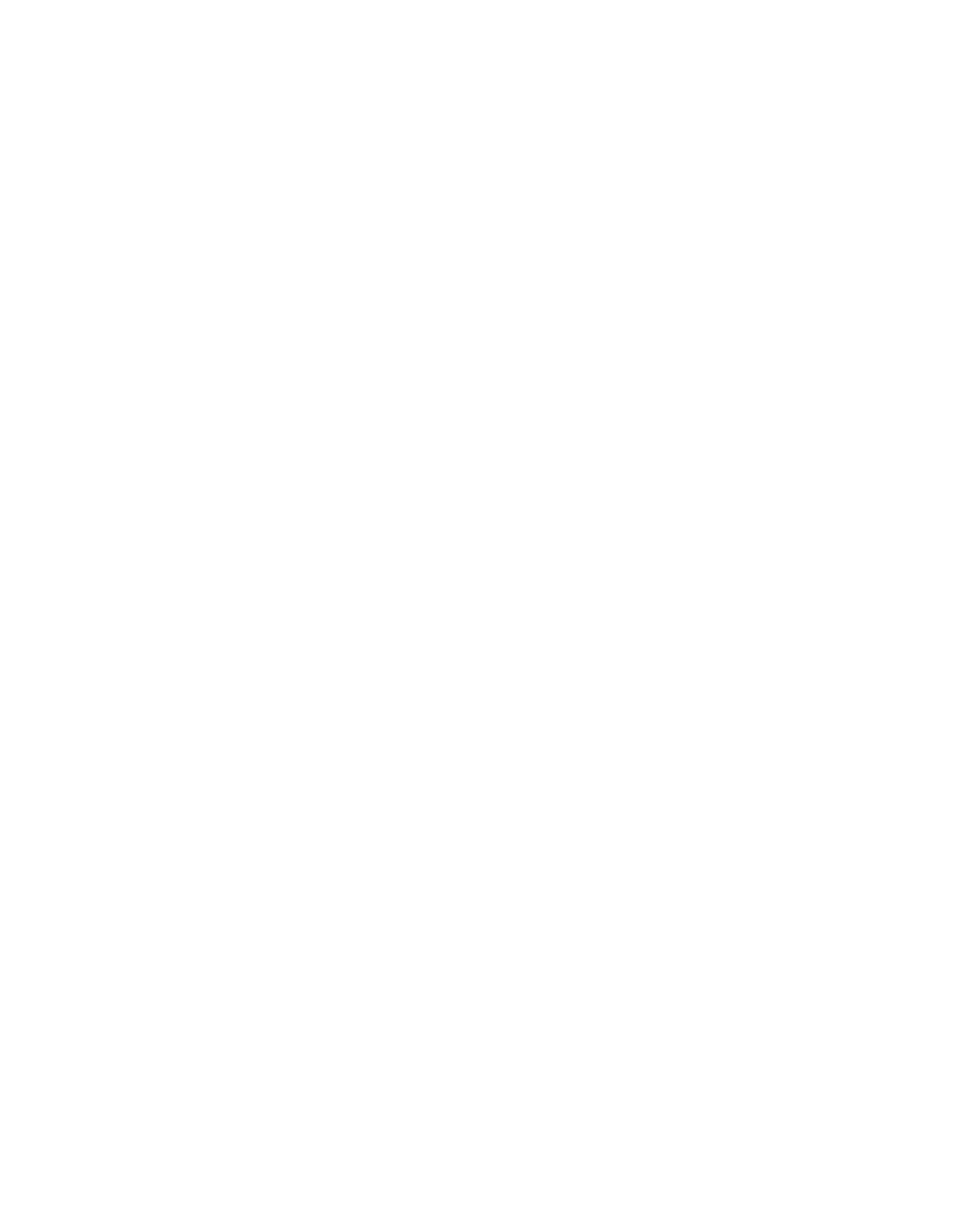## **Political Wolves and Economic Sheep:**

*The Sustainability of Public Health Insurance in Canada* 

Robert G. Evans

December 2003

(This paper will be forthcoming as a Chapter in "The Public-Private Mix for Health", edited by Alan Maynard, and published in London by the Nuffield Trust, 2004(?).)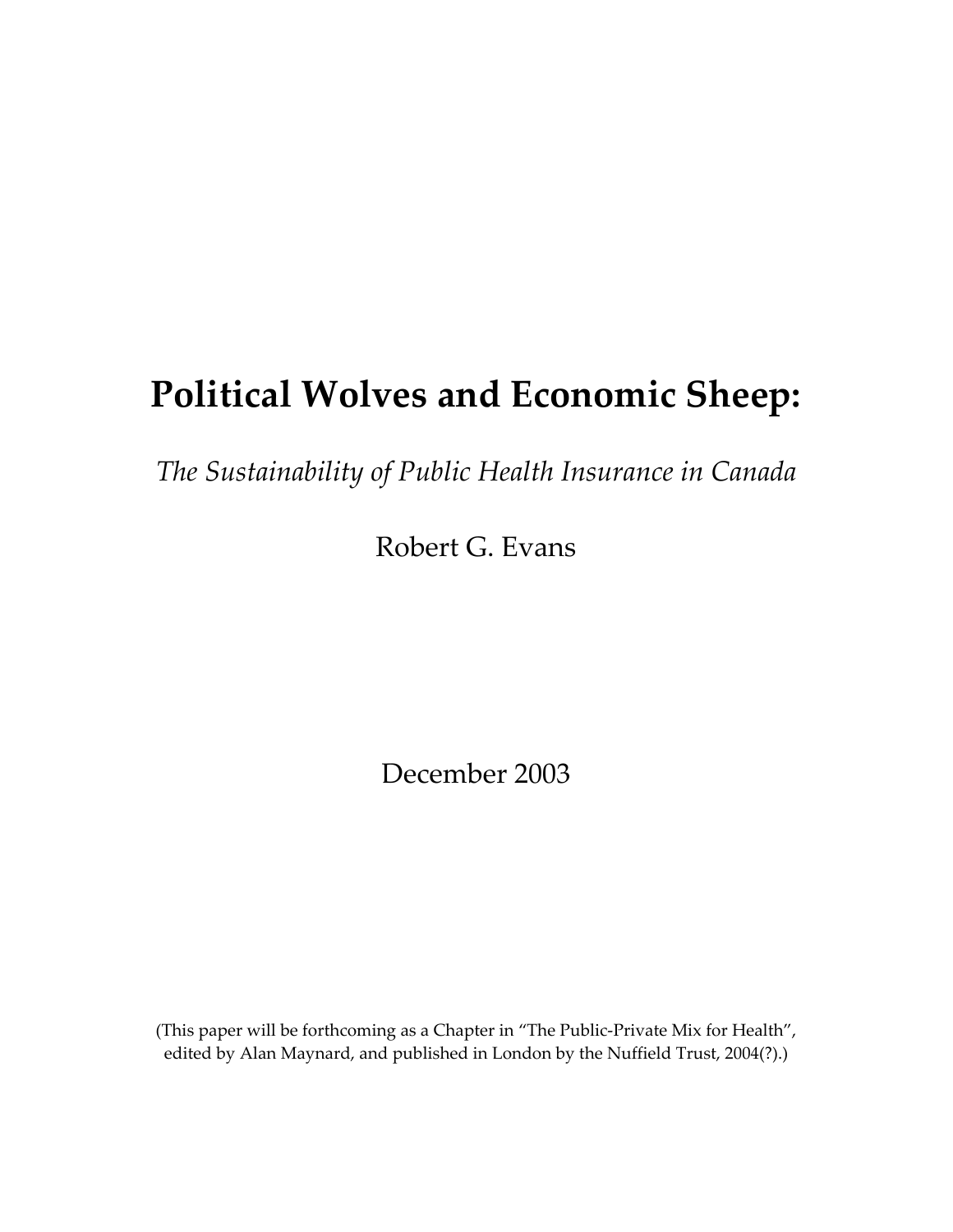CHSPR 03:16W

"Political Wolves and Economic Sheep: The Sustainability of Public Health Insurance in Canada" was produced by:

Centre for Health Services and Policy Research The University of British Columbia 429-2194 Health Sciences Mall Vancouver, BC, Canada V6T 1Z3 Tel: (604) 822-1949 Fax: (604) 822-5690 Email: enquire@chspr.ubc.ca

You can download this publication from our website at www.chspr.ubc.ca.

This document is protected by copyright. It may be distributed for educational and non-commercial use, provided the Centre for Health Services and Policy Research is credited.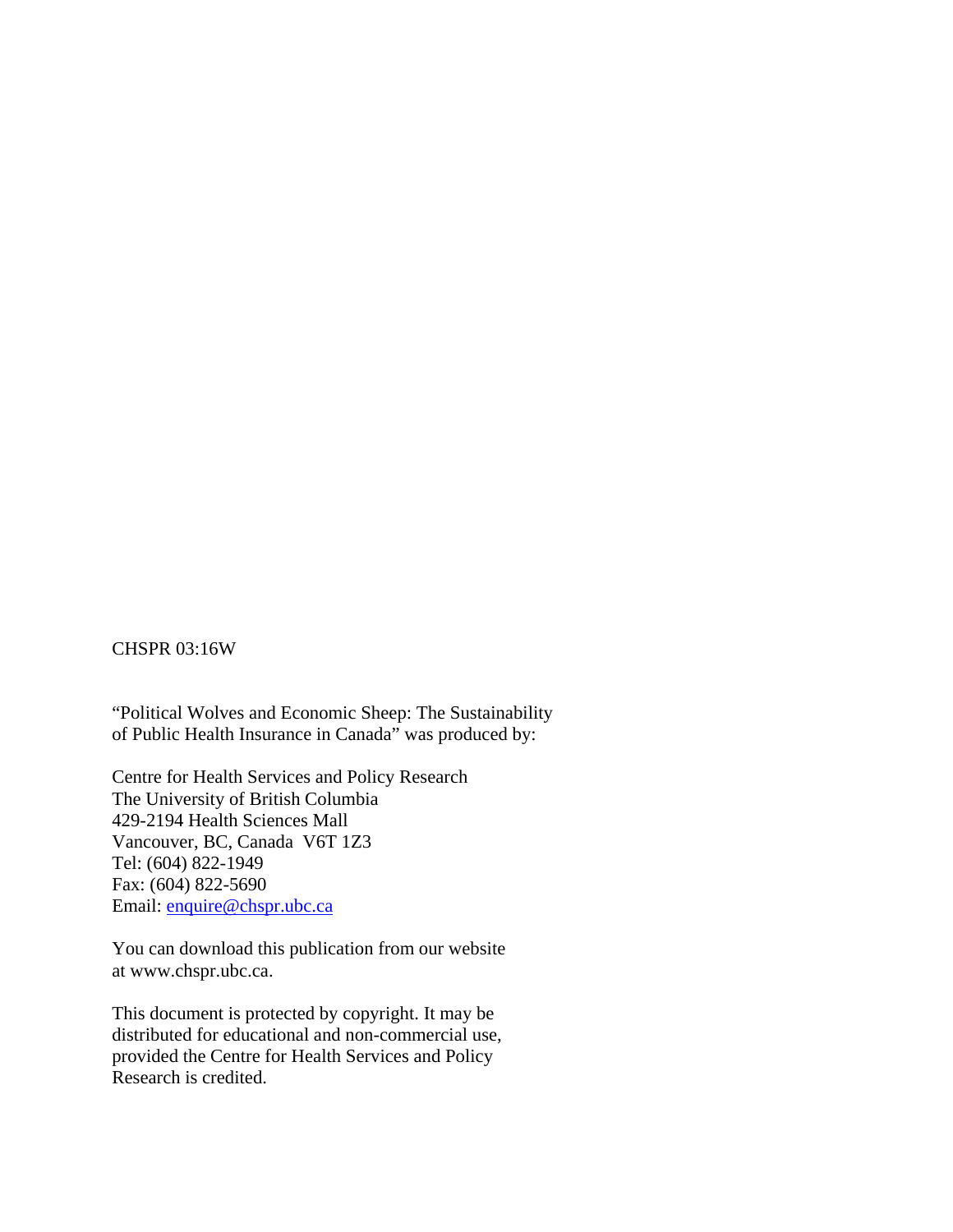#### **The Centre for Health Services and Policy Research**

The Centre for Health Services and Policy Research (CHSPR) is an independent research centre based at the University of British Columbia. CHSPR's mission is to stimulate scientific enquiry into issues of health in population groups, and ways in which health services can best be organized, funded and delivered. Our researchers carry out a diverse program of applied health services and population health research under this agenda.

CHSPR aims to contribute to the improvement of population health by ensuring our research is relevant to contemporary health policy concerns and by working closely with decision makers to actively translate research findings into policy options. Our researchers are active participants in many policy-making forums and provide advice and assistance to both governmental and non-governmental organizations in BC, Canada and abroad.

CHSPR receives core funding from the BC Ministries of Health to support research with a direct role in informing policy decision-making and evaluating health reform, and to enable the ongoing development of the BC Linked Health Database. Our researchers are also funded by competitive external grants from provincial, national, and international funding agencies.

Much of CHSPR's research is made possible through BC Linked Health Database, a valuable resource of data relating to the encounters of BC residents with various health care and other systems in the province. These data are used in an anonymized form for applied health services and population health research deemed to be in the public interest.

CHSPR has developed strict policies and procedures to protect the confidentiality and security of these data holdings and fully complies with all legislative acts governing the protection and use of sensitive information. CHSPR has over 30 years of experience in handling data from the BC Ministry of Health and other professional bodies, and acts as the access point for researchers wishing to use these data for research in the public interest.

For more information about CHSPR, please visit www.chspr.ubc.ca.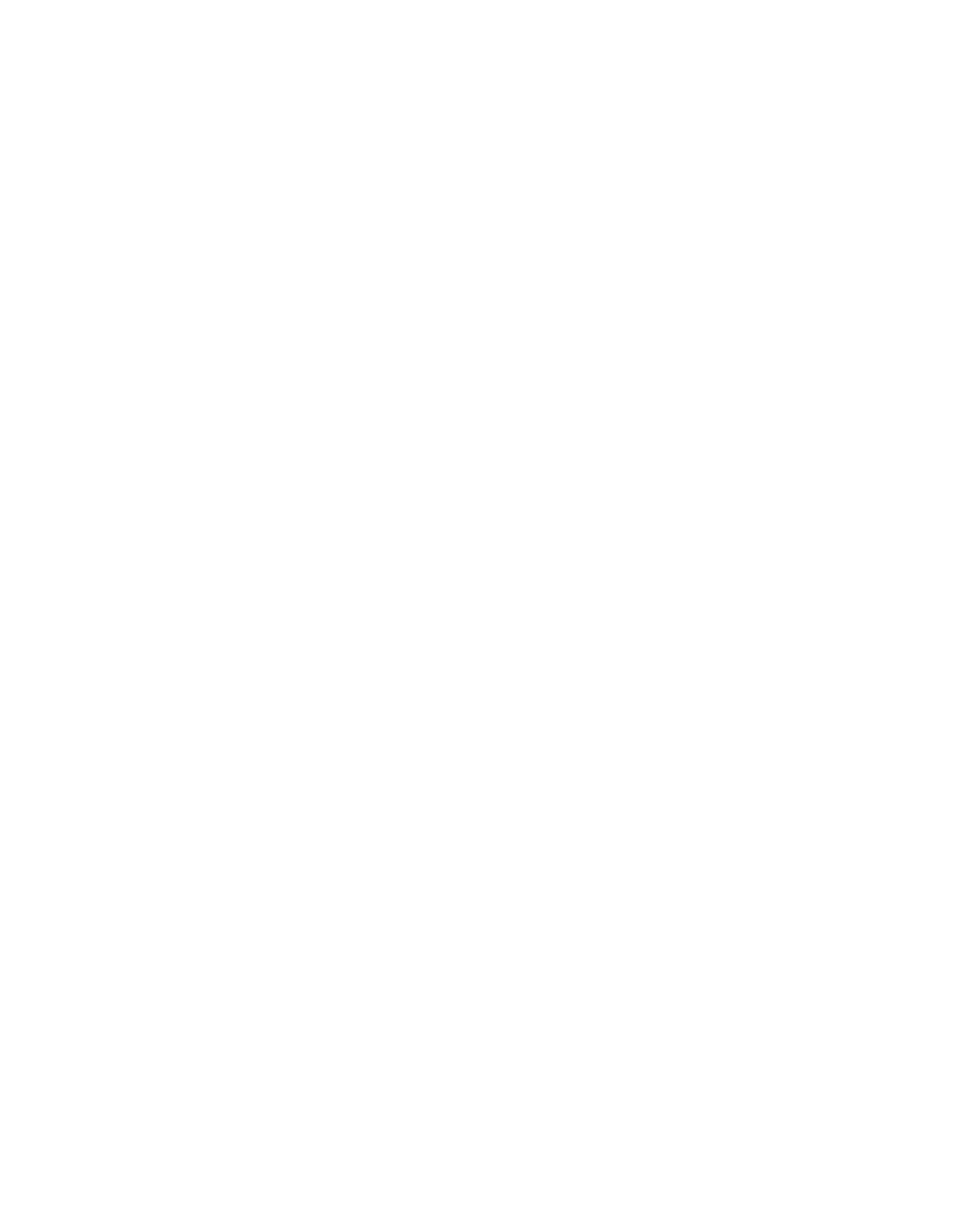### **Political Wolves and Economic Sheep:**

*The Sustainability of Public Health Insurance in Canada* 

#### **Ingenuity: Sustaining Ourselves in an Unfriendly World**

In its simplest terms, "sustainability" refers to nothing more than a comparison of rates of change. If a resource stock – a fishery, a forest, an aquifer, a bank account – is being drawn down faster than it is being replenished, then that stock or better that pattern of rates is not indefinitely sustainable. Continuous accumulation is equally unsustainable – the trees do not grow to the sky. Human nature being what it is, however, the latter form of unsustainability typically presents as some form of pollution or accumulating "bad" while the former involves running out of "goods".

While the simple arithmetic of trend projection is beyond dispute, its relevance in any particular situation is not. The time horizon is critical. Economists in particular tend to be congenitally suspicious of mechanical projections, for reasons well illustrated in the controversies over the "limits to growth" in the 1970s (Meadows et al., 1972). Computer models of resource use and pollutant generation used in the study commissioned by the Club of Rome showed rigorously that the world was approaching, in the relatively near future, absolute limits to economic growth. Worse, even then-current levels of output and income in rich countries were unsustainable in the long run. But critics emphasized that the very definition of a "resource" depends upon the tastes and technology of the day, and that the latter, at least, was endogenous.

Natural resources do not "run out", they simply become increasingly expensive to locate and extract. But rising prices create powerful incentives to innovate around the tightening constraint, using an increasingly costly resource more efficiently and finding substitutes. Accordingly depletion of any one resource need not constrain the whole complex economic system. Successful innovation will be reflected in stable (or falling) price for the commodity that was previously "running out. Long-run resource price data seem to support this view; the economist Julian Simon, for example, challenged exponents of "limits" models to find *any* natural resource whose price, over the long run, has risen in real terms.

More recently, however, students of sustainability have developed a broader, "neo-Malthusian" perspective. The environments to which human societies adapt tend to become more hostile over time, sometimes from natural changes but especially from the activities of humans themselves -- Malthus' point. On the other hand human societies have always been ingenious in finding ways to advance their purposes even in the face of this deterioration. Successful societies generate a "supply of ingenuity" sufficient to meet the challenges thrown up by both the external environment, and the consequences of their own (or others')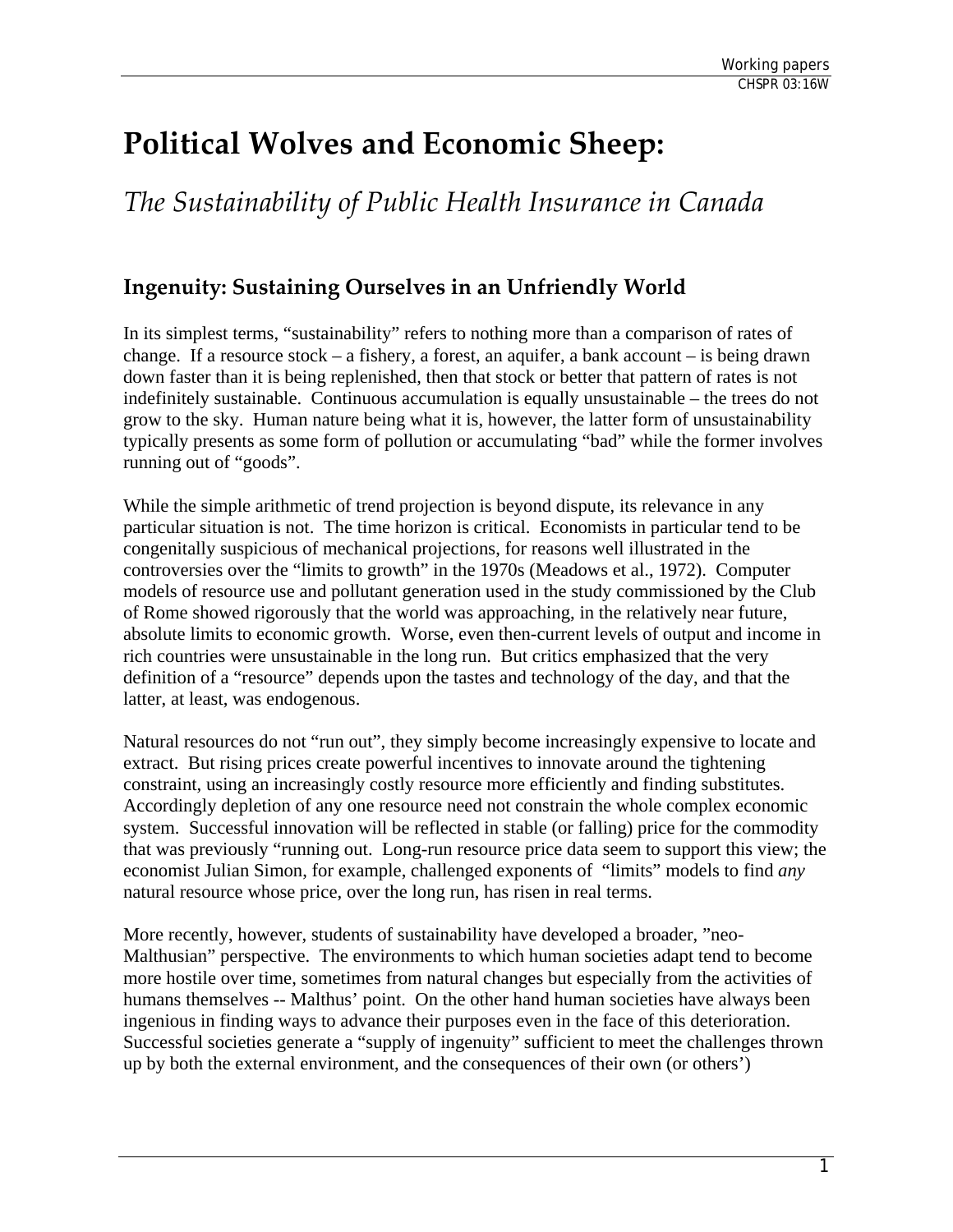activities.<sup>1</sup> But an "ingenuity gap" can open up, with potentially serious consequences, if the supply fails to keep pace with the demand (Homer-Dixon, 2000).

This concept of ingenuity includes but goes far beyond advances in technical capacity, to include most importantly the institutional frameworks within which economic and social activity take place – and which also serve to mobilize ingenuity itself. Fiduciary currency, double-entry bookkeeping, and limited liability corporations were fundamental advances in ingenuity. Price systems and markets are powerful institutional mechanisms, operating automatically to create incentives for technical innovations – or behavioural changes – to relax the constraints of any particular depleting resource. Pollutants become a problem when no institutional framework motivates a corresponding supply of ingenuity to limit their accumulation. "Pollution markets," in which rights to pollute could be traded at varying prices, have been suggested as such a possible framework.

Markets are, however, only one form of social mechanism for mobilizing ingenuity – or indeed for promoting any other social objective. Public regulation, for example, is more typically used for pollution control. The most appropriate institutional choice will depend on the context, and is ultimately an empirical question. There is no one "right" institutional response to every social challenge.<sup>2</sup> Nor, most importantly, is there any God-given guarantee that the supply of ingenuity itself will be sufficient to deal with emerging social problems. In the idealized world of economic theory, automatic, self-equilibrating mechanisms always take a society to the "best of all possible worlds" (so long as they are not perturbed by misguided government interventions). But in the real world, societies may not find a satisfactory institutional answer to their problems, becoming more or less "failed" societies with increasing suffering and misery and, in extreme cases, dissolution.<sup>3</sup>

Societies split by deep tribal, ethnic, religious or economic divisions and having weak or nonexistent unifying institutions, are at particular risk. A deteriorating environment may increase internal conflict, both diverting and dissipating the supply of ingenuity. The incentive to innovate is weakened when there is little security of reward; worse, plundering one's neighbours may become the most profitable application of ingenuity. In the most extreme cases external challenges to deeply divided societies generate a vicious circle of violent internal conflict, deepening divisions and further deterioration. Unable to hang together, the population hang each other separately.

These extreme observations underline heavily the critical importance of *political* ingenuity as an essential basis for other forms of advance, in designing and maintaining institutions for mitigating internal conflict and bridging fissures in the body politic. Absent these, and a whole society can become "unsustainable". Figure 1 (Homer-Dixon et al., 1993) provides a compact representation of the dynamics of violent conflict over renewable resources within rather than between states.

<sup>&</sup>lt;sup>1</sup> The idea is not entirely new. H.G. Wells referred to civilization as a race between education and disaster, and Arnold Toynbee built a theory of history around the success or failure of different civilizations' responses to successive challenges.

<sup>2</sup> Advocates of market mechanisms tend to presume on *a priori* grounds that private markets always generate the right or "optimal" answer; a position typically buttressed against empirical challenge by the implicit assumption that whatever outcome is generated by such markets is by definition optimal.

<sup>&</sup>lt;sup>3</sup> "...and presently word would come, that a tribe had been wiped off its icefield, or the lights had gone out in Rome."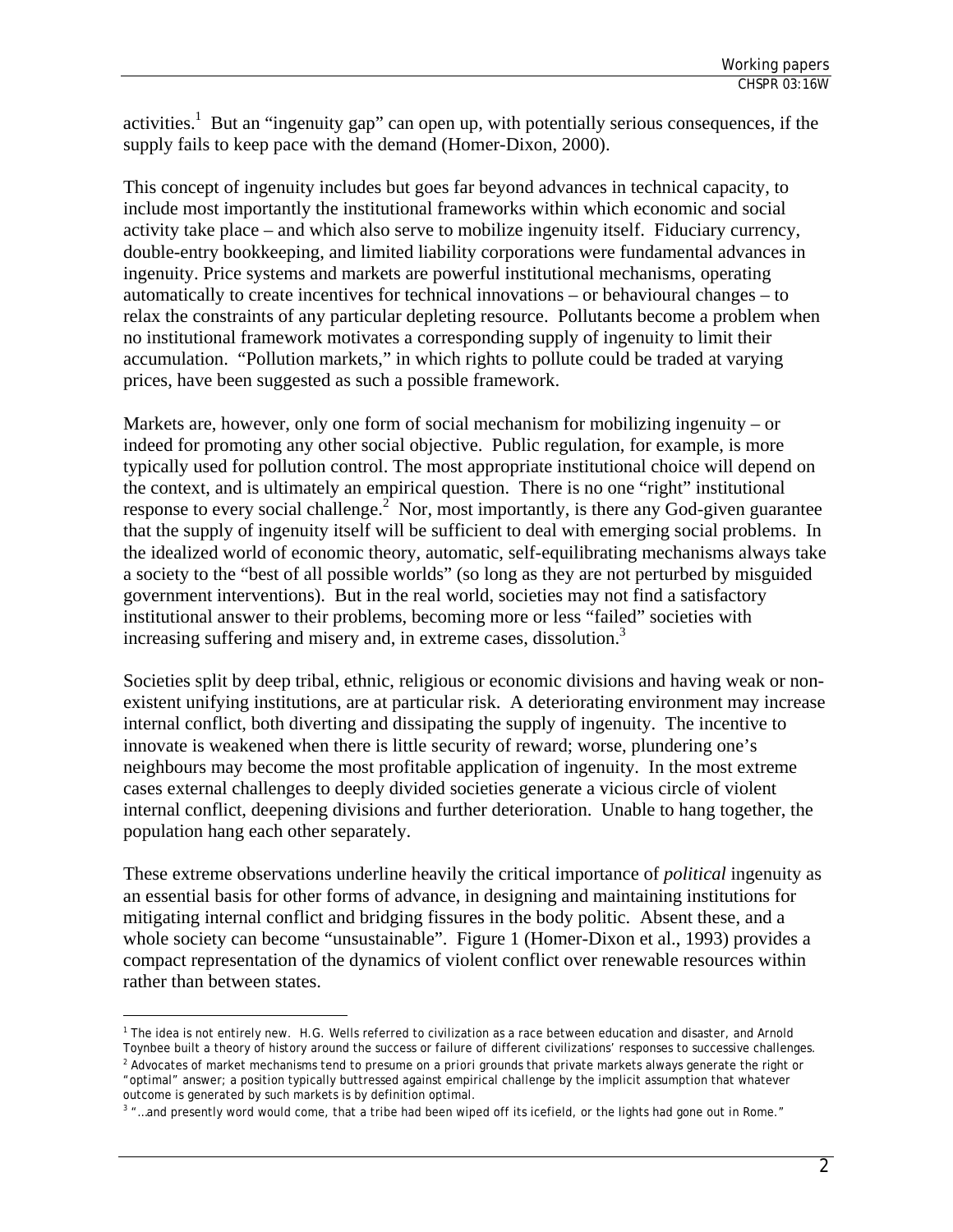

**Sources and Consequences of Renewable Resource Scarcity Figure 1**

 $\overline{a}$ 

States do not generally collapse in high-income countries with highly developed, more or less democratic political systems and massive resources of ingenuity.<sup>4</sup> Conflicts are typically political and legal rather than military; dramatic transfers of power and shifts in priorities take place not through coups d'état but by the election of a Margaret Thatcher or a George Bush. Nevertheless the general framework seems to have very broad applicability. Social advance in the most general sense requires a sufficient supply of appropriate ingenuity to meet the challenges of a deteriorating environment. And that supply is threatened by internal divisions that divert ingenuity from promoting collective advantage into escalating political conflicts among competing interests. In particular, this framework seems to provide an interpretation for the seemingly endless conflicts over health care policy in high income countries (Evans, 1998). In this paper we address the recently re-ignited debate over the "sustainability" of the current system of universal public health insurance in Canada, showing that certain anomalous features of that debate can be readily understood within the neo-Malthusian framework.

**Source: Homer - Dixon et al. (1993)**

<sup>4</sup> The ingenuity requirement to manage an increasingly complex global environment -- "tightly coupled" physically, financially, and even psychologically – does appear to be increasing rapidly, and it is far from clear that our political institutions in particular have the capacity or can even recognize the need to meet that growing demand. But that, O Best Beloved….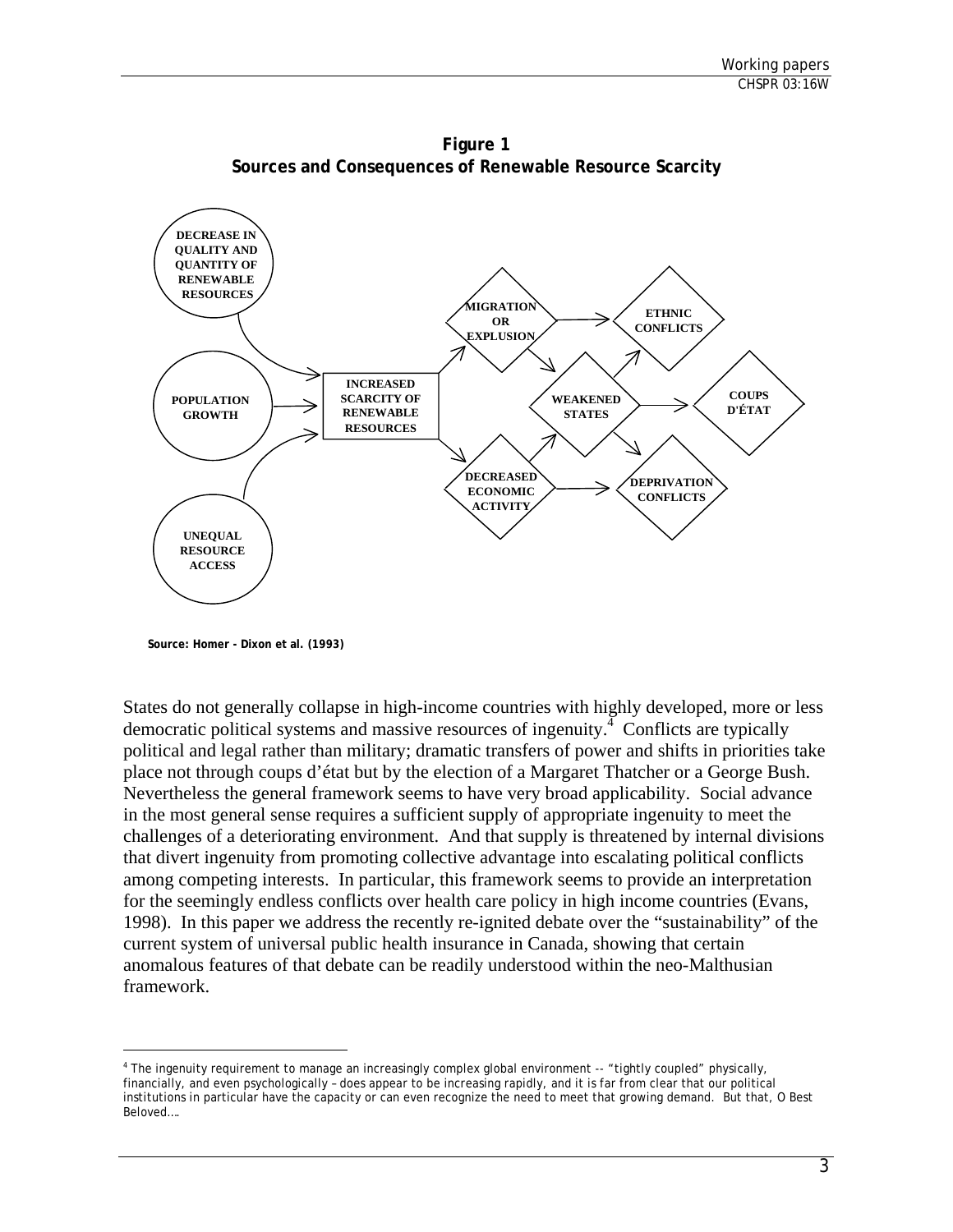#### **Financing Canadian Health Care through Fat and Lean**

To begin, the long-run economic environment in Canada *has* deteriorated significantly since the early 1980s. Figure 2A plots Canadian GDP per capita (adjusted for inflation) since the Second World War, fitting a log-linear trend to  $1947-1981$  and projecting it to  $2002$ <sup>5</sup>. Figure 2B shows the ratio of actual to fitted or projected values over this fifty-five year period.

The closeness of actual experience to this trend prior to 1982 is remarkable. The discrepancy is greater than 5% in only four years out of thirty-five, and never reaches 10%. Recessions in 1954 and 1957-61 were followed not only by resumption of growth but also by recovery to the previous path – making up the lost ground.

The recession of 1982 was different. Real income per capita not only dropped sharply, but failed to recover. Growth resumed in 1983 on a trend line parallel to that of 1947-1981, but nearly 10% lower. Growth after the even more severe recession of 1989-1992 was along a still lower path. Canadians are not poorer now than in the past; average GDP per capita in 2002 was higher than ever before, and growing (between recessions) at roughly the same rate as in earlier decades. But that average is now more than 20% below where it would have been if the last two recessions had been followed by a real recovery. For whatever reasons, the ground lost in recent recessions appears permanently lost.





<sup>&</sup>lt;sup>5</sup> Here and subsequently, calendar year data on GDP and health expenditure back to 1975 are from CIHI (2002). Data back to 1960 can be found in OECD (2003); sources for pre-1960 data are given in Barer and Evans (1986).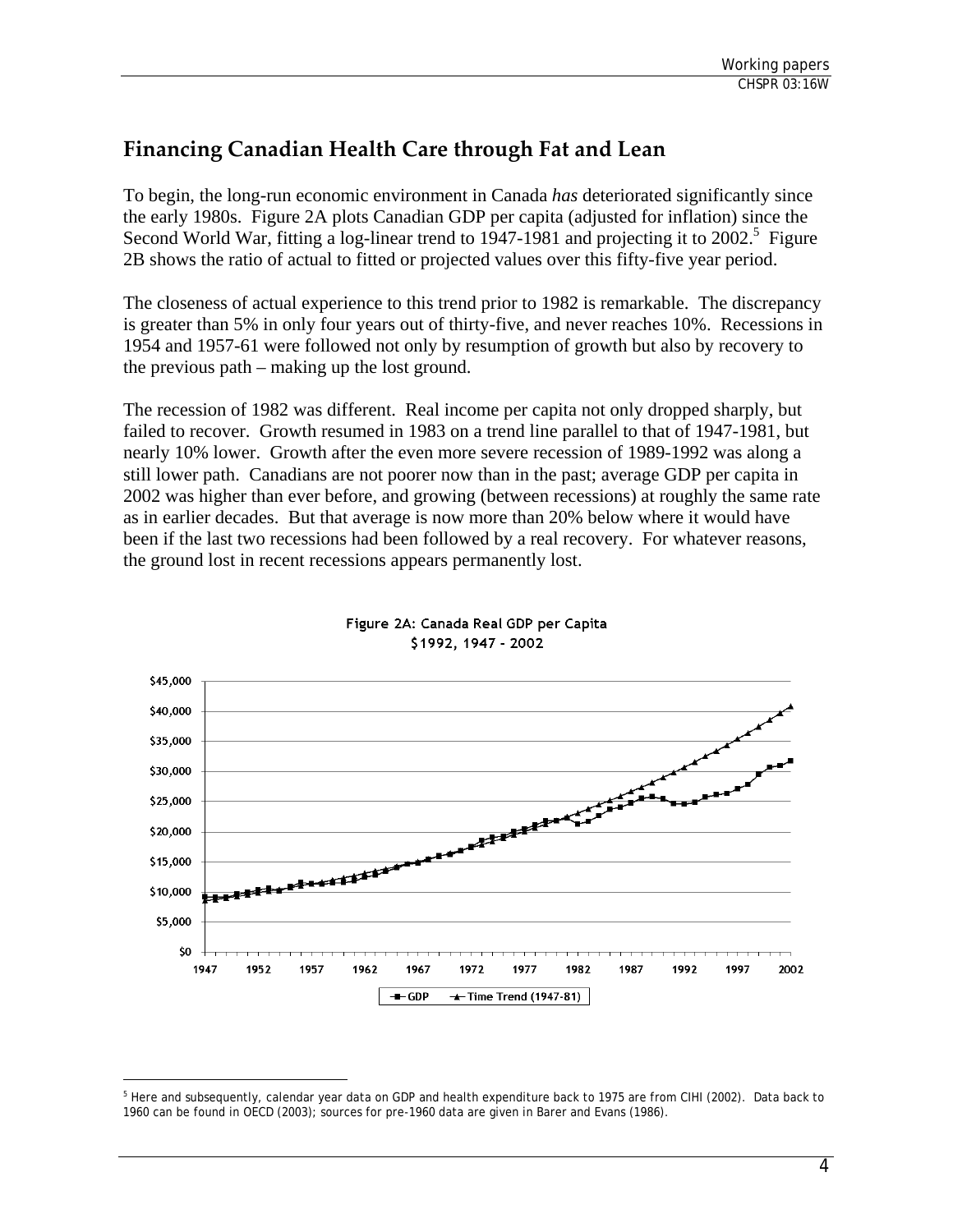

Figure 2B: Canada Real GDP per Capita over Trend \$1992, 1947 - 2002

This implies, among other things, a permanent reduction in the income base from which to meet the demands of an expanding health care system. Figure 3 displays the ratio to GDP of Canadian expenditure (public and private) on hospitals and physicians' services from 1947 to 2002, and of total health care expenditure after 1960. It includes hypothetical lines showing what these ratios would have been, after 1981, if GDP had continued to grow along its pre-1982 trend while health spending had evolved as it did.

The hospital and physician data are of particular relevance because only these sectors are covered by the federal-provincial public insurance programs – Medicare -- whose "sustainability" has been challenged. Administered by provincial governments, according to federal standards and with federal financial contributions, these provide universal comprehensive coverage without deductibles or coinsurance. Other components of health care, such as drugs, dentistry, and long-term care, are covered through various mixes of outof-pocket payment, public and private insurance, and direct public delivery.

Perhaps the most striking feature of Figure 3 is the remarkable stability of the share of national income devoted to the public insurance programs. Provinces introduced these programs in different years, but coverage for hospital care was nation-wide by 1961 and for physicians' services by 1971. The latter date was marked by a sharp break in the previous pattern of continuing cost escalation. Universal, comprehensive coverage was *not* more expensive than the previous fragmented mix of public and private insurance coverage and outof-pocket payment. Consolidation of expenditures in the hands of a single payer made possible the control of rates of escalation, through a variety of different mechanisms (Evans, 1982). From 1970 until 1981, the share absorbed by the Medicare services fluctuated in a narrow band between about 4% and 4¼% of GDP.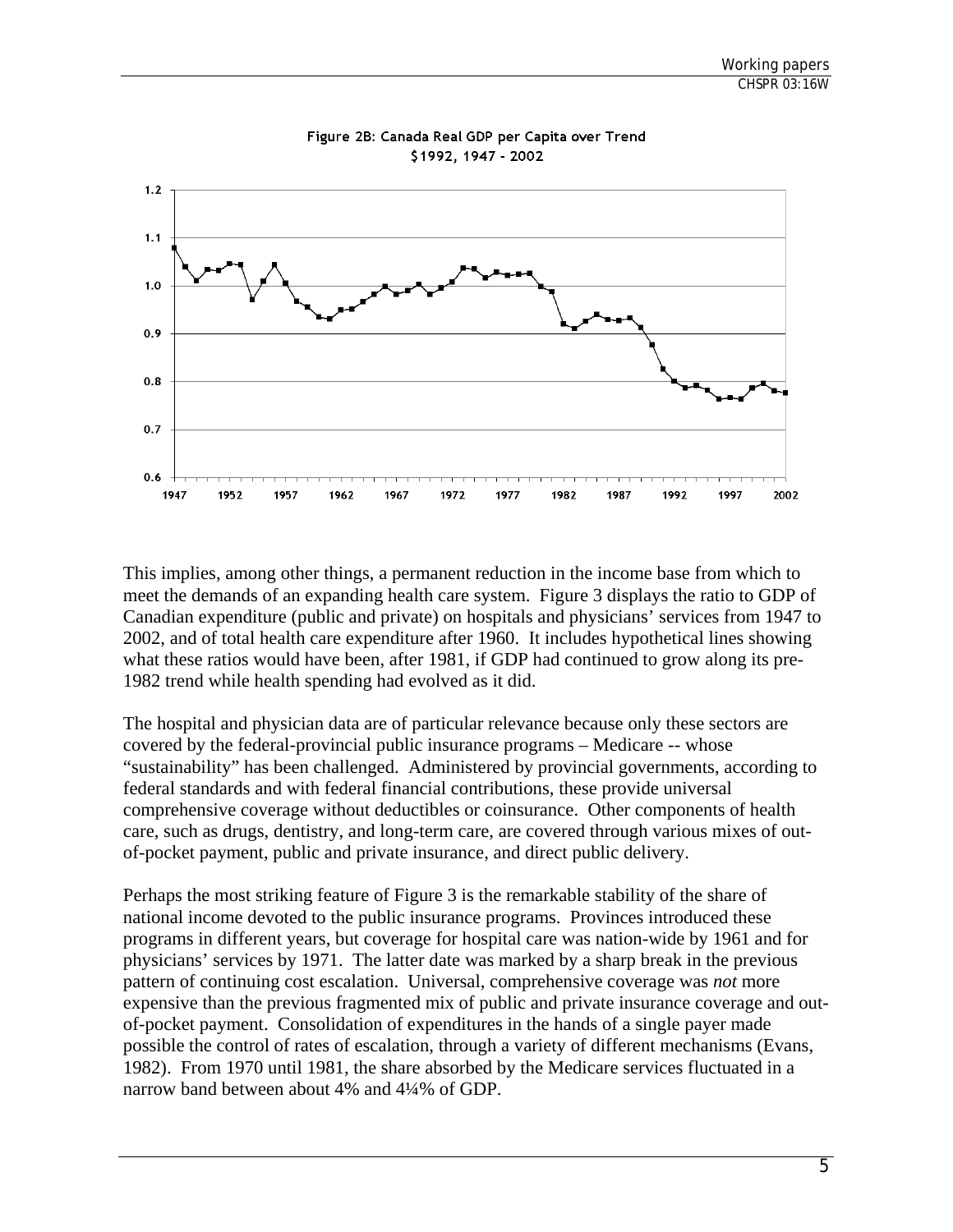

Figure 3: Canada Total Health, and Hospital and Physician, Expenditure over GDP and Trend GDP Projected, 1947 - 2002

Nor was the Canadian experience unique. By the 1970s public universal and comprehensive health service or health insurance systems were in place in all the high income countries of the OECD (Organization for Economic Cooperation and Development, 2003). All developed, at some time during the 1970s or early 1980s, more or less effective mechanisms of cost control (Evans, 2002). The pattern is sufficiently consistent that White (1995) refers to it as "the international standard". The one exception, on both counts, is the United States, and even there the federal Medicare program for those sixty-five and older has been more successful than private insurers in controlling hospital and medical costs over the long term (Boccuti and Moon, 2003). Single-payer public financing creates an institutional environment encouraging the supply of ingenuity to contain costs; costs are higher in multi-source funding systems where ingenuity is diverted into shifting costs onto someone else (Evans, 1990).

The early 1980s increase in the Canadian ratio was largely a denominator effect. Health spending stayed on its trend path through the recession, but national income fell. Since the previous income trend was never regained, the share of income spent on hospitals and physicians remained permanently higher. Had there been no recession, or a full recovery, the hospital and medical spending share would have remained in the neighbourhood of 4¼% to 4 1/3% for another decade.

The ratio began to follow the same pattern in the next recession, rising sharply to 1992 but again maintaining a constant share of the pre-1982 GDP trend. This time, however, the fiscal exigencies faced by both provincial and federal governments forced a quite dramatic response. Public expenditures were frozen or cut across the board after 1992, including for the first time actual cuts in hospital spending. By 1997 hospitals and physicians' services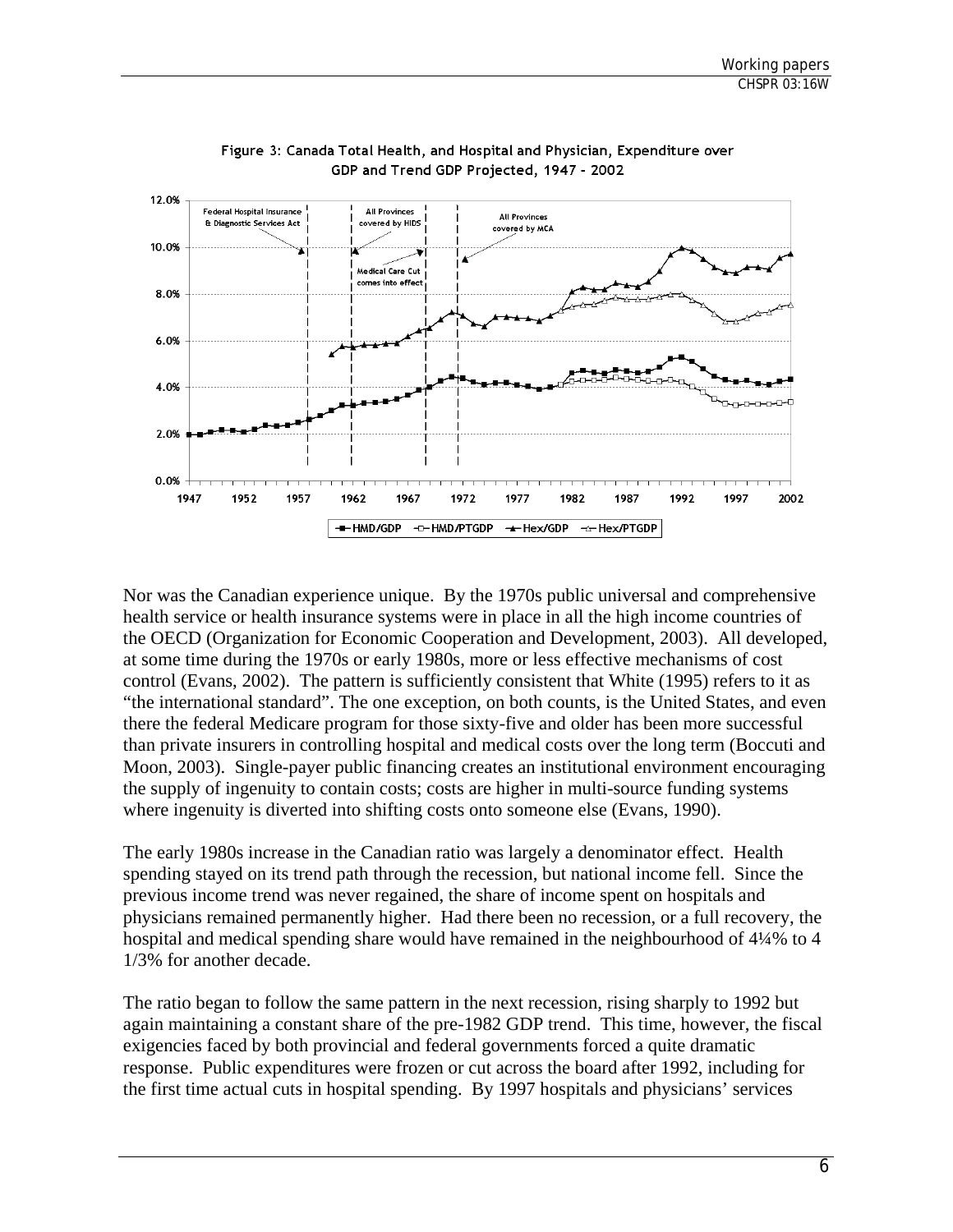were absorbing the same share of GDP as they had in 1971; if it were not for the persistent effects of the two recessions that share would have been back to early 1960s levels.

The pattern for total health care spending is roughly similar, but with a long-term upward trend. The shares of national income devoted to total health care expenditure in 1971, 1982, 1992 and 2002 were 7.2%, 8.1%, 10.0% and 9.9% respectively, while hospitals and physicians' services accounted for 4.5%, 4.6%, 5.3% and 4.3%. The year-to-year movements are strongly influenced by the general business cycle, but the thirty-year trend indicates that cost containment has been much more successful in the Medicare programs than in the other health care sectors.

Expenditures on prescription drugs, in particular, which are outside Medicare and reimbursed through a combination of public and private insurance and out-of-pocket payment, have been growing very rapidly over the past two decades, more than tripling their share of national income since 1980 (Figure 4). This pattern of rapid growth parallels the experience of the whole Canadian health care system prior to 1971 (and the American experience prior to 1992 and the "managed care revolution"), again illustrating the link between fragmented funding sources and rapid cost escalation.<sup>6</sup>





<sup>&</sup>lt;sup>6</sup> The pharmaceutical industry and its advocates claim that this increase has made possible the reduction in hospital costs; the claim is spurious. It rests on little more than a correlation of trends, and cannot withstand any serious empirical scrutiny. But that again is another story.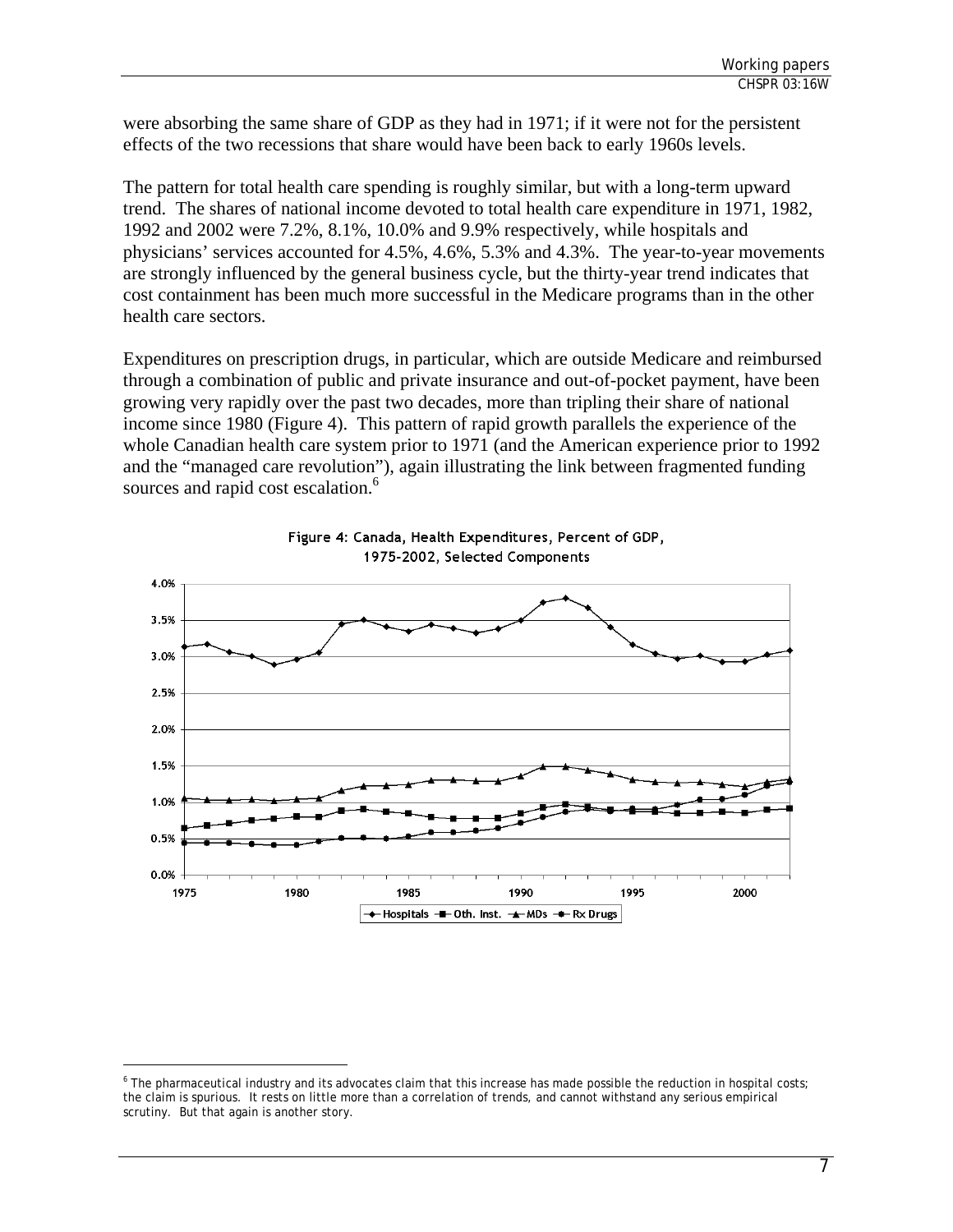#### **Adapting to Adversity: Public Success, Private Failure**

The deterioration of the Canadian economic environment after 1982 posed a challenge for the financing of health care. That challenge was met initially by allocating a larger share of national income to the health care system. The still larger shock of the early 1990s, however, triggered unprecedented reductions in public funding. Controversy has focused, then and subsequently, on the extent to which this mobilized ingenuity to provide care more efficiently and effectively, or simply reduced the level and standard of care provided and left real needs unmet.

We will bypass this question here, except to note that however one interprets their impact on the health of Canadians, reductions in expenditure must necessarily correspond, as a matter of elementary accounting, to a reduction in total payments to those working in or otherwise supplying resources to the health care system. There is an inevitable element of conflict of interests between those who are paid for providing care and those who pay for it. Mobilizing ingenuity to improve efficiency, if it lowers total expenditure, threatens the interests of the former even as it benefits the latter. The deterioration of the overall economic environment has tended to widen this division, intensifying the political and rhetorical conflict and clouding efforts to establish – and communicate – what actually happened.

For better or worse, however, the Canadian public insurance programs did (have to) adapt to the general fiscal circumstances after 1992. Coincidentally, and through different mechanisms, so did American health care. The projection by the American Congressional Budget Office (United States, 1992: p. 2) that by 2000 the United States would be spending 18% of its GDP on health care was spectacularly falsified; that percentage flattened in 1992 and remained between 13% and 14% until 2001 (Levit et al., 2003). As with the "limits to growth" modeling of the 1970s, linear projections that fail to take account of the adaptability of complex systems are likely to be misleading. The trick is to create the institutional environments that most effectively mobilize the ingenuity necessary to support that adaptation.

Indeed Canada's experience at the beginning of the 1970s makes the same point. At the end of the 1960s there was growing concern among policy-makers (though not, apparently, the public) in both Canada and the United States, about the continuing rapid escalation of health costs. The completion of universal public medical coverage in Canada coincided with the immediate flattening of the previous trend; the failure to achieve national health insurance in the United States was associated with a continuation of their previous trend. Considerable ingenuity was applied in Canada, as later in other OECD countries, to achieve this result; even more ingenuity was expended, in the United States, in frustrating it.

And yet American opponents of national health insurance have claimed for over thirty years that NHI would be "unaffordable". The counter-evidence, extending from Canada across the OECD world and now to Taiwan (Lu and Hsiao, 2003), has made no impression on these arguments. Similar concerns were urged in Canada prior to the inception of the Medicare programs, though perhaps with more excuse in the 1960s.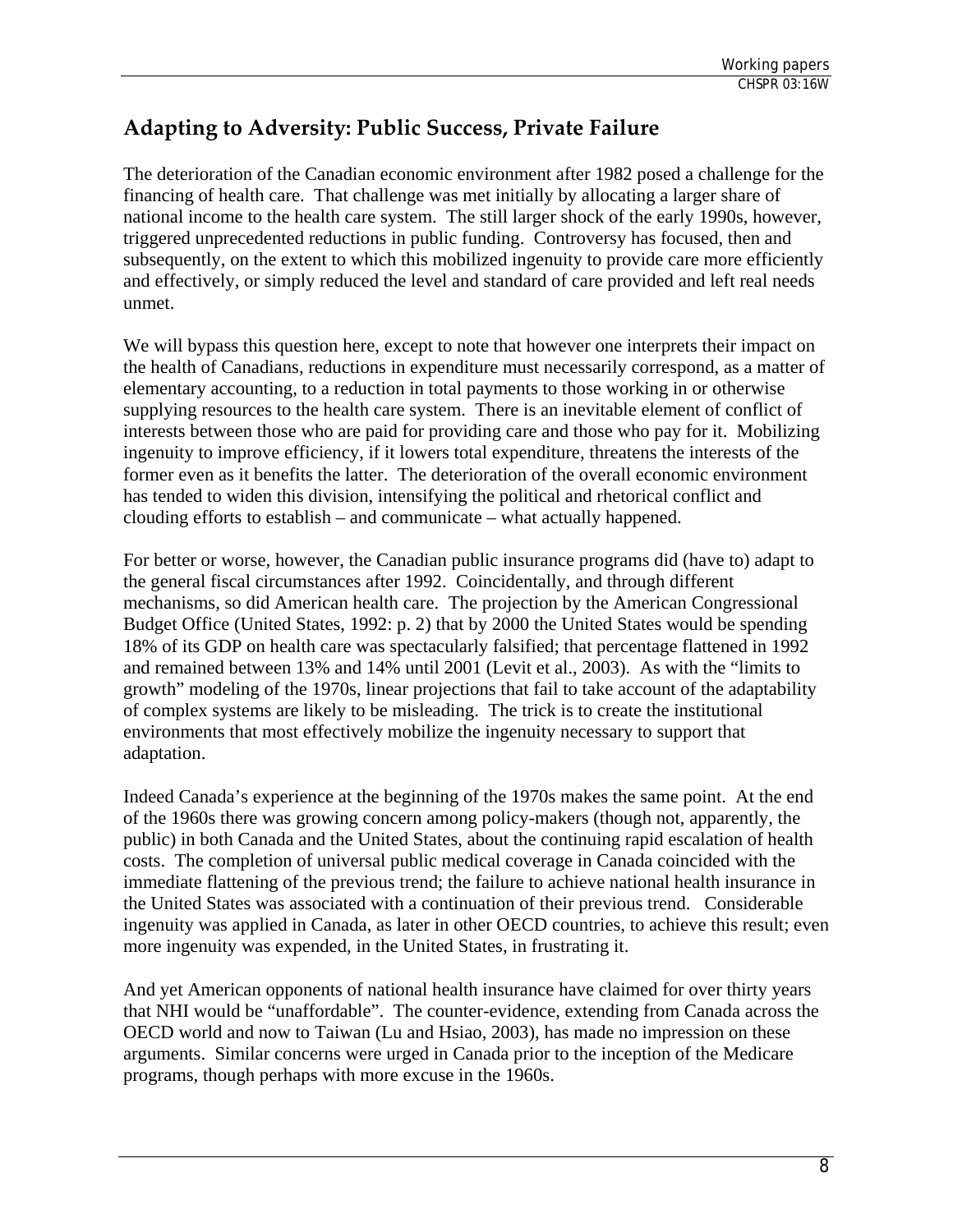Their resurgence in recent years, however, presents us with an obvious anomaly. Why would those alleging the financial unsustainability of Canadian health care focus on the *public* insurance programs, on Medicare? Why would any rational person, concerned about cost escalation, advocate transferring costs from government budgets back onto patients, either directly or through increased private insurance contributions? On all the available evidence, accumulated across nations and decades, such a shift would almost certainly lead to *more* rapid escalation.

As the Yale political scientist Ted Marmor reminds us, "Nothing that is regular is stupid." If apparently intelligent and well-informed people (in Canada and the United States) continue, in the face of the evidence, to revive the argument that universal public health insurance is "unsustainable" and to advocate diversifying funding sources to increase private payments, then presumably they are either looking at different evidence, or have objectives other than cost control.

#### **The Public Fisc: Still Afloat after Heavy Weather**

One line of explanation might be that for governments, and especially their treasurers, the GDP or its provincial equivalent is something of an abstraction. What is "real" (subject to the creativity of the public accountants), is the government's own fiscal situation.

GDP patterns certainly affect that situation insofar as they translate into public sector revenues and expenditures. The 1982 recession ushered in a decade of continuing public sector deficits and growing debt and debt charges; the 1989-91 recession accelerated this fiscal deterioration and raised the spectre of actual bankruptcy for some provincial governments. The harsh public expenditure cuts of the 1992-1997 period, combined with subsequent more rapid economic growth, reversed this situation, generating substantial surpluses at the federal level and a falling aggregate public debt. But important as national income trends may be for the fiscal situation of governments, it is the public accounts for which they are accountable.

In those accounts, provincial government expenditures on health care programs have been taking up a rapidly increasing share of total expenditures (Figure 5A, right scale).<sup>7</sup> In the six years between FY1995/96 and FY2001/02, health spending by all provincial (and territorial) governments in Canada rose from 34.8% of total program spending (i.e. net of debt service charges) to 41.1%. This trend appears to provide strong evidence that escalating health care costs in the public sector are increasingly crowding out other and important forms of public expenditure – clearly an unsustainable situation. Allegedly this problem can be addressed only by transferring costs from public to private budgets.

And yet equally clearly there is something unusual about this particular six-year period. During the seven-year period from FY1988/89 to FY1995/96 there was no change at all in the

<sup>&</sup>lt;sup>7</sup> Here and subsequently, FY data on provincial and federal public accounts are from the federal Department of finance, Economic and Fiscal Reference Tables (Oct. 2002) updated and augmented with additional data from Finance Canada staff. FY health expenditures are from CIHI (2002).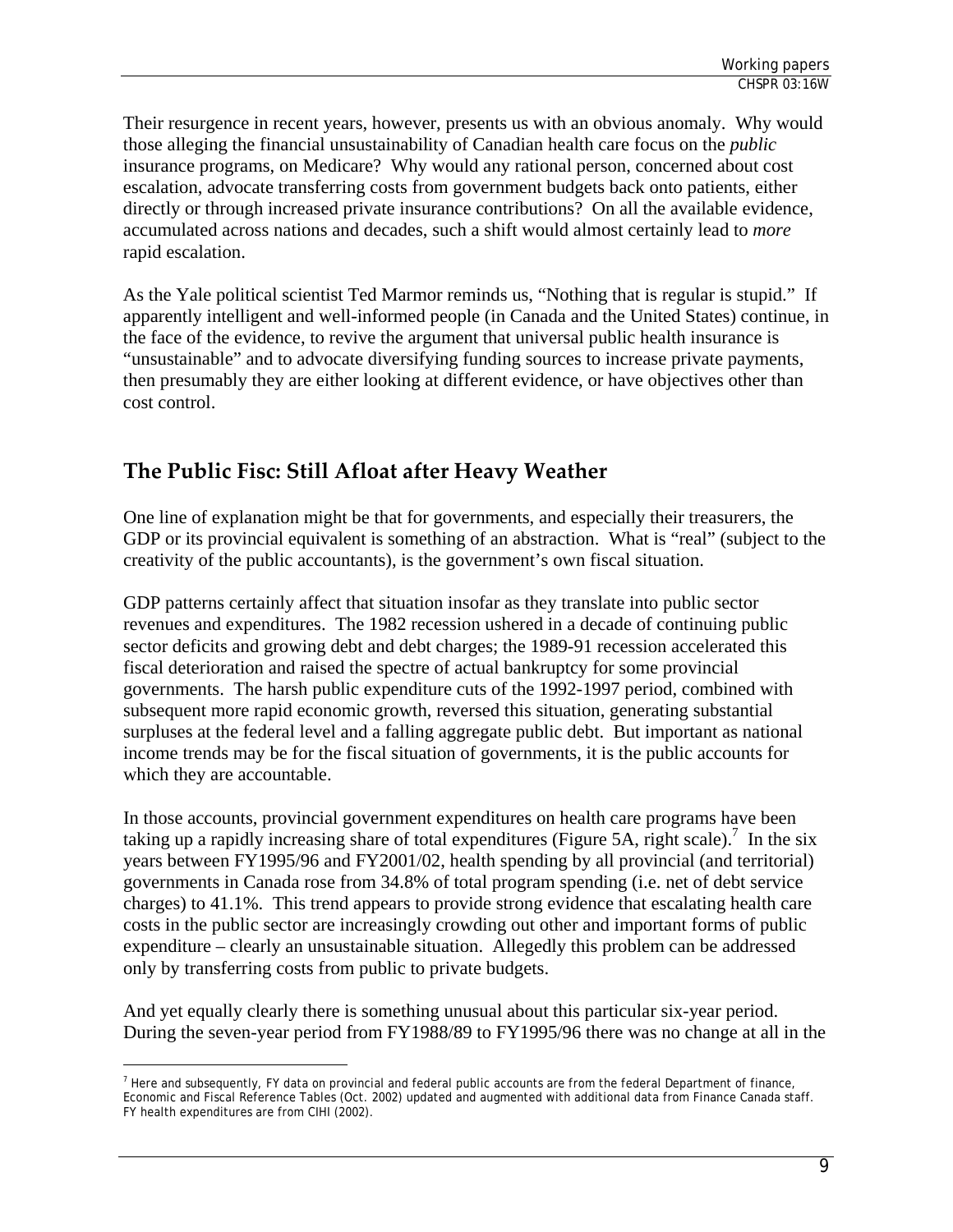ratio of aggregate provincial health spending to other program spending. And in the previous eight years the ratio had risen from 29.6% only to 34.7%.



Figure 5A: Canada, All Provincial Government Expenditure as percent of GDP, 1980/81 to 2001/02

Moreover, as also shown in Figure 5A, aggregate provincial health spending does *not* show a similar upward trend over this period relative to national GDP. Both total health spending by provincial governments, and spending on the Medicare programs alone, took up roughly the same share in 2001/02 as in 1995/96, a share very little different from twenty years earlier. There is a recent uptick in the share absorbed by total provincial health spending, but none at all for hospitals and physicians. (This uptick, which will probably persist in next year's data, raises the question of whether the future will be different from the past, whether the public system has just now *become* unsustainable. We will try to address this more speculative question below, noting only that such claims have a long history.)

It follows that provinces must have been cutting back on their non-health spending, and indeed they were. Provincial government spending on other programs took up a roughly constant share of national income from 1980/81 to 1995/96, between 11% and 12%. It has since fallen steadily, to just over 9% in 2001/02. Yet this quite dramatic reduction was not in fact driven by an "unsustainable" surge in health spending.

There could still be "crowding out", if cuts to aggregate spending were being forced by a declining revenue base while political considerations made it difficult or impossible to impose these cuts on health. Other programs might have had to bear more severe cuts because of the inflexibility of the health care programs as presently structured. But this would imply that health spending was rising as a share of provincial revenues as well as of program expenditures. This is not so (Figure 5B).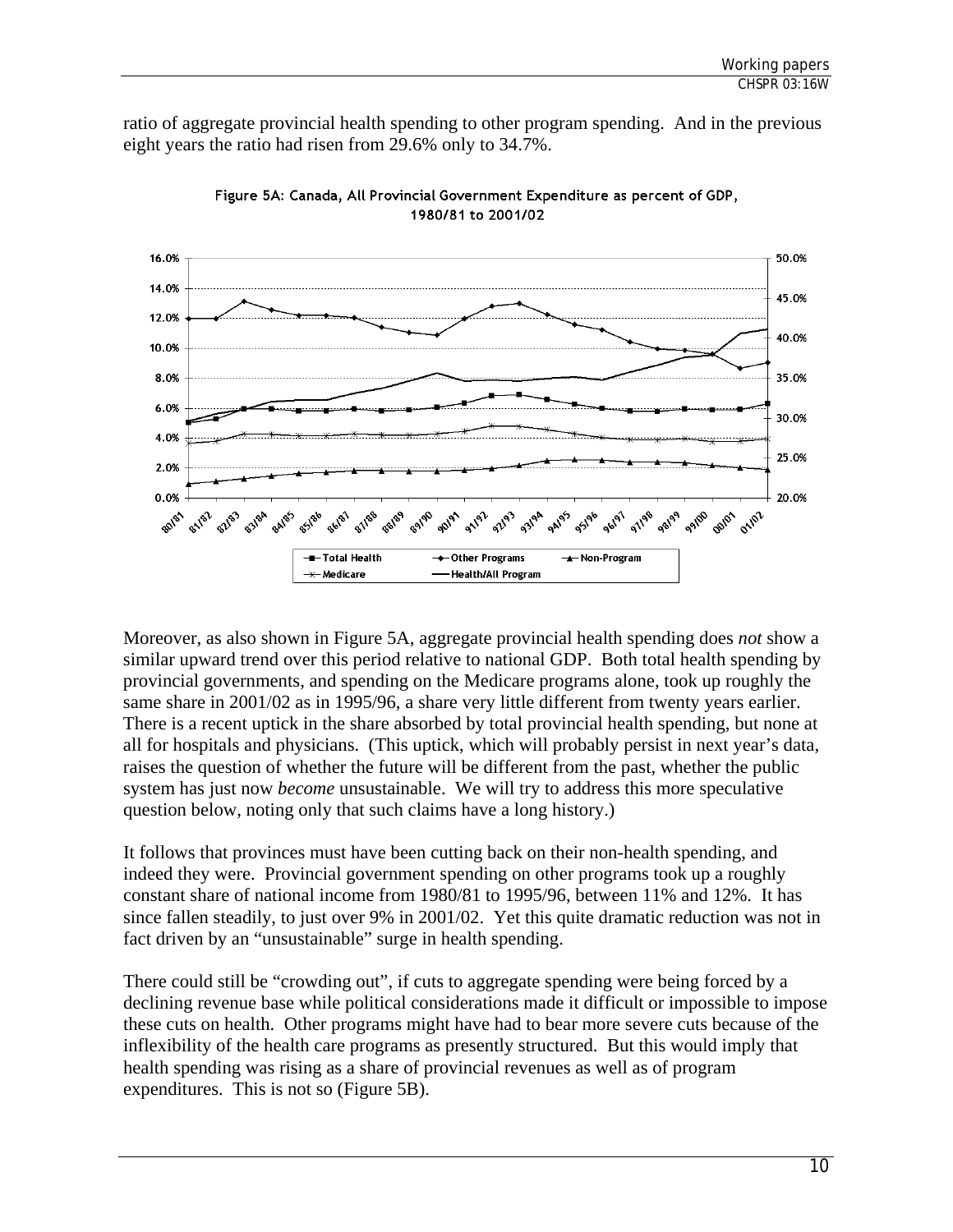

Figure 5B: Canada, All Provincial Government Expenditure on Medicare and on All Health Programs, as a Share of Tax and of Total Revenue, 1980/81 to 2001/02

Between 1995/96 and 2001/02, when provincial government health spending was rapidly increasing its share of program expenditures, its share of revenues was virtually flat. Only in the last year do we see the same uptick as in Figure 5A. Taking the longer view, health spending now takes up roughly the same share of provincial revenue as it did twenty years earlier.

Moreover, several provincial governments have been taking deliberate steps to reduce that revenue. Starting in 1996/97, they began to introduce a variety of fiscal measures, including in particular reductions in their rates of personal and corporate income taxation. By 2003/04 the resulting foregone revenue is estimated at about \$23.1 bn. annually -- \$24.9 bn. in income tax cuts less \$1.8 bn. from increases in other tax rates and fees. This reduction represents nearly fifteen percent of aggregate provincial government own-source revenues (excluding federal transfers). Had provincial governments not chosen to use the reviving economy as an opportunity to cut tax rates, the share of provincial revenues devoted to the Medicare programs would now be lower than it was in 1995/96 (Figure 5B, augmented all revenues) - the year in which provincial health spending began to take a rapidly increasing share of total program spending. In fact that ratio would have been lower, in the last three years, than in any other year since 1980/81.

Even apart from the impact of these tax cuts there is no evidence that health spending is placing an increasing strain, over the long term, on the provincial revenue base. The recessions at the beginning and end of the 1980s certainly reduced that base, and each resulted in, among other things, a jump in the proportion of total revenues going to health care. Since the economic ground lost in those recessions was never really recovered, that ratio stayed up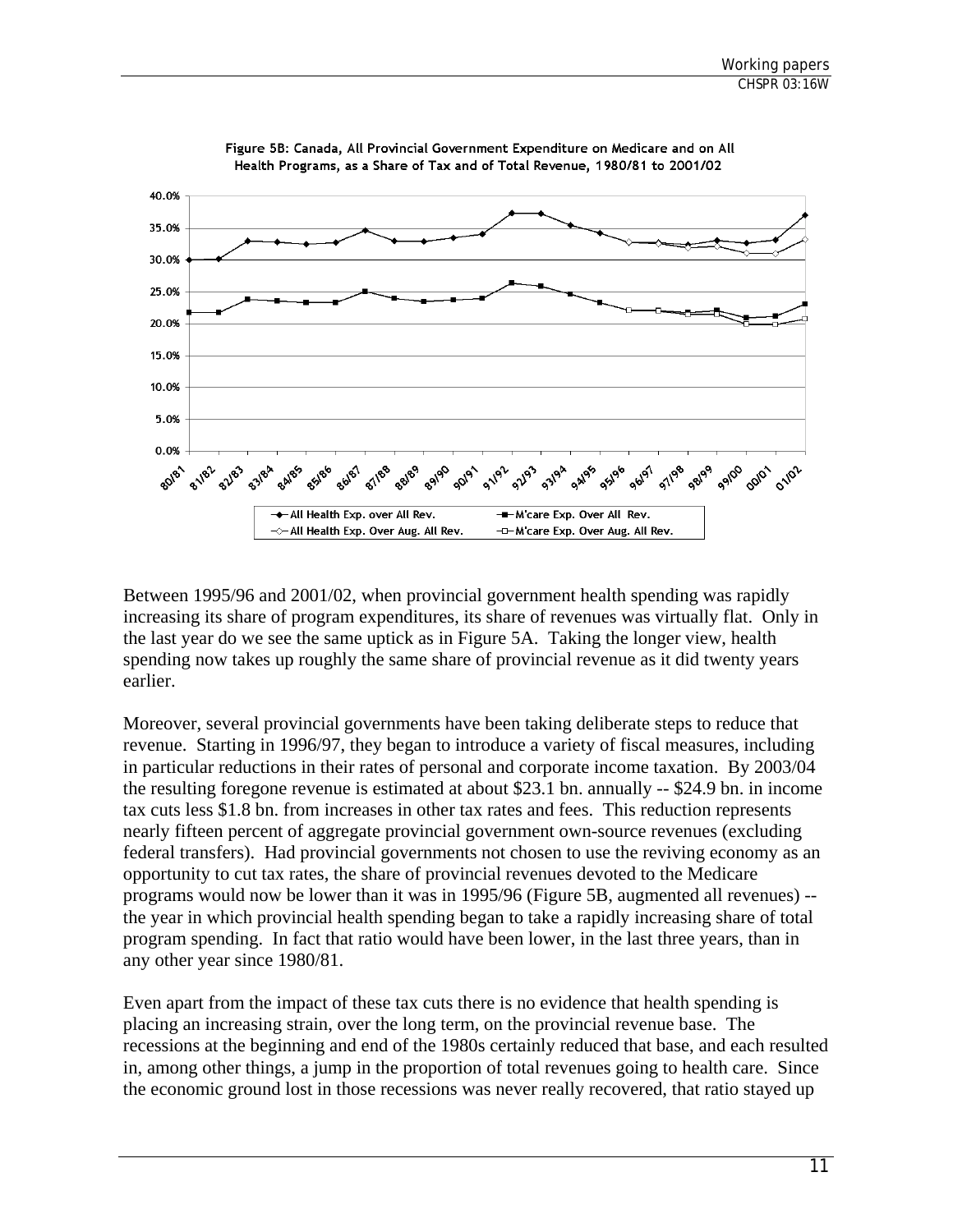through the 1980s. In the 1990s, (politically difficult) cuts and rationalizations in the Medicare sector brought the ratio back to its long-term level, consistent with the now lower path of economic growth.

But if health spending has been taking a relatively stable share of revenue while increasing its share of program spending, then the ratio of revenue to expenditure must have been rising. And it has been, for nearly a decade (Figure 6A). Provinces reacted to the recession of the early 1980s by running persistent deficits; the 1989-91 recession exacerbated their weak fiscal positions.8 By 1992/93 aggregate revenues were nearly twenty percent below expenditures (including debt service). This *was* unsustainable, and serious expenditure cutting began in both the health and non-health sectors. Figure 5A shows the corresponding downturn in both spending components, relative to GDP.

But the persistent deficits that were a hangover from the 1980s have now been eliminated (Figure 6A). The provincial total is inflated in 2000/01 by a spike in resource revenues, particularly in Alberta; the aggregate ratio drops back to balance in the next year. But Figure 6A also shows what provincial revenues would have been, in the absence of the income tax cuts and other fiscal changes that began in 1996/97. Provincial governments would in aggregate have reached fiscal balance five years ago, and several would now be rolling up large surpluses.





[And others would not. The unequal distribution of economic development and particularly of resource revenues results in very large disparities between so-called "have" and "have-not"

<sup>&</sup>lt;sup>8</sup> They may quite reasonably have anticipated a recovery to the long-run growth path, as in previous recessions. That did not happen.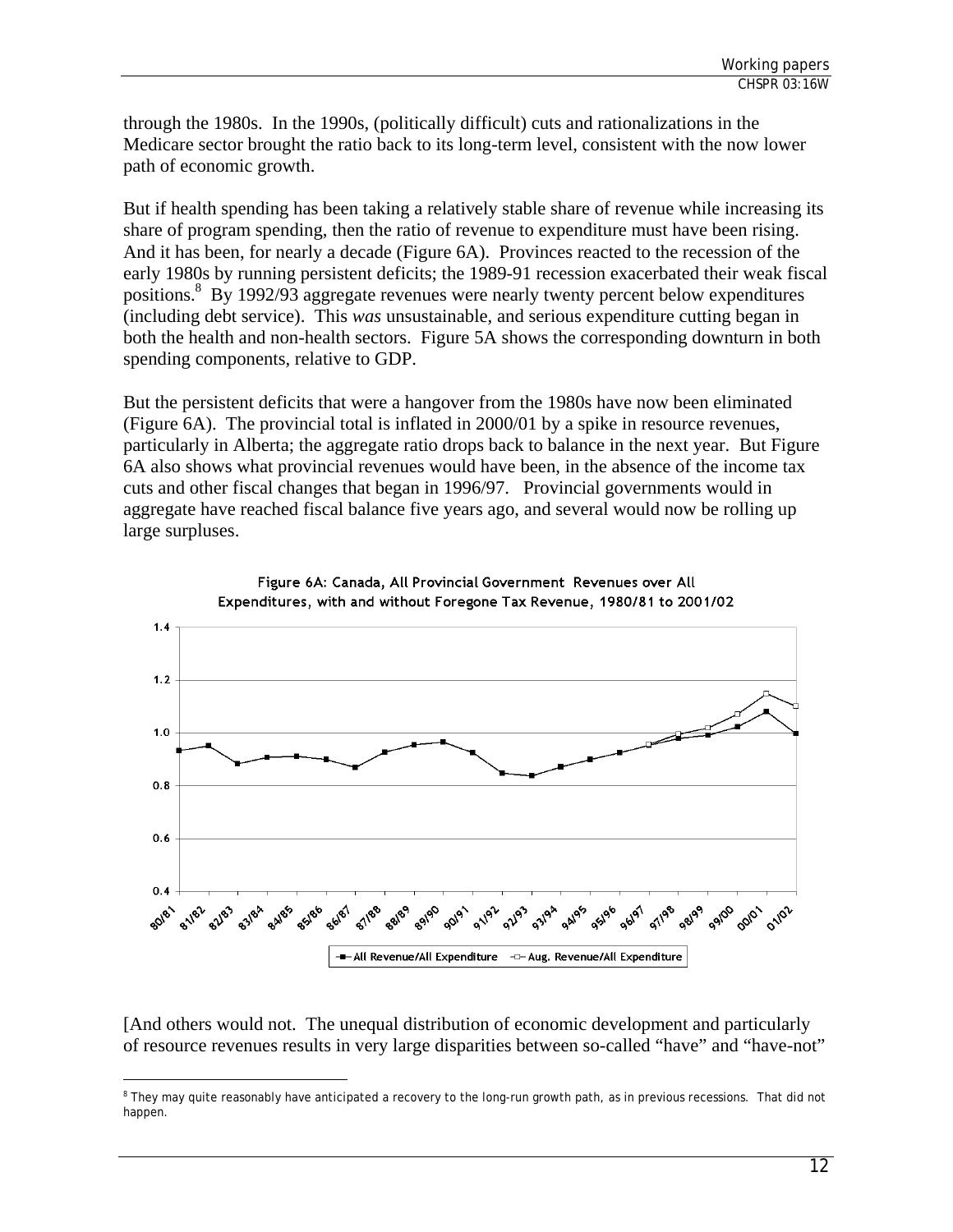provinces. While wealthier provinces have been cutting their taxes, and driving the aggregate data, fiscally weaker provinces are still struggling to keep their heads above water. They are also under political pressure to compete in the "tax cut" game. These disparities generate severe political strains within the federation.]

#### **Federal-Provincial Fiscal Relations -- Of Course**

There is another dimension to the story. The federal government transfers money to the provinces, both as "tax room" -- tax rate reductions to permit provinces to raise their rates - and as block grants of cash, to help provinces support health, education and social welfare programs. These transfers are a source of continuing friction. Without delving into the fascinating arcana of federal-provincial fiscal relations, the critical point is that after a number of years of chipping away at the cash grants, the federal government introduced a major restructuring effective 1996/97 that consolidated several of them into one item – the Canadian Health and Social Transfer (CHST) – but significantly reduced the overall amount (Figure 6B).



Between 1995/96 and 1997/98, federal cash transfers fell by about \$5 bn., or nearly 20%, leaving a substantial hole in provincial budgets. Critics argued, with some justification, that the federal government was fighting its own deficit "on the backs of the provinces". That federal fight was outstandingly successful: the Government of Canada has been recording surpluses ever since 1997/98 and, barring major recession, seems likely to do so for the indefinite future.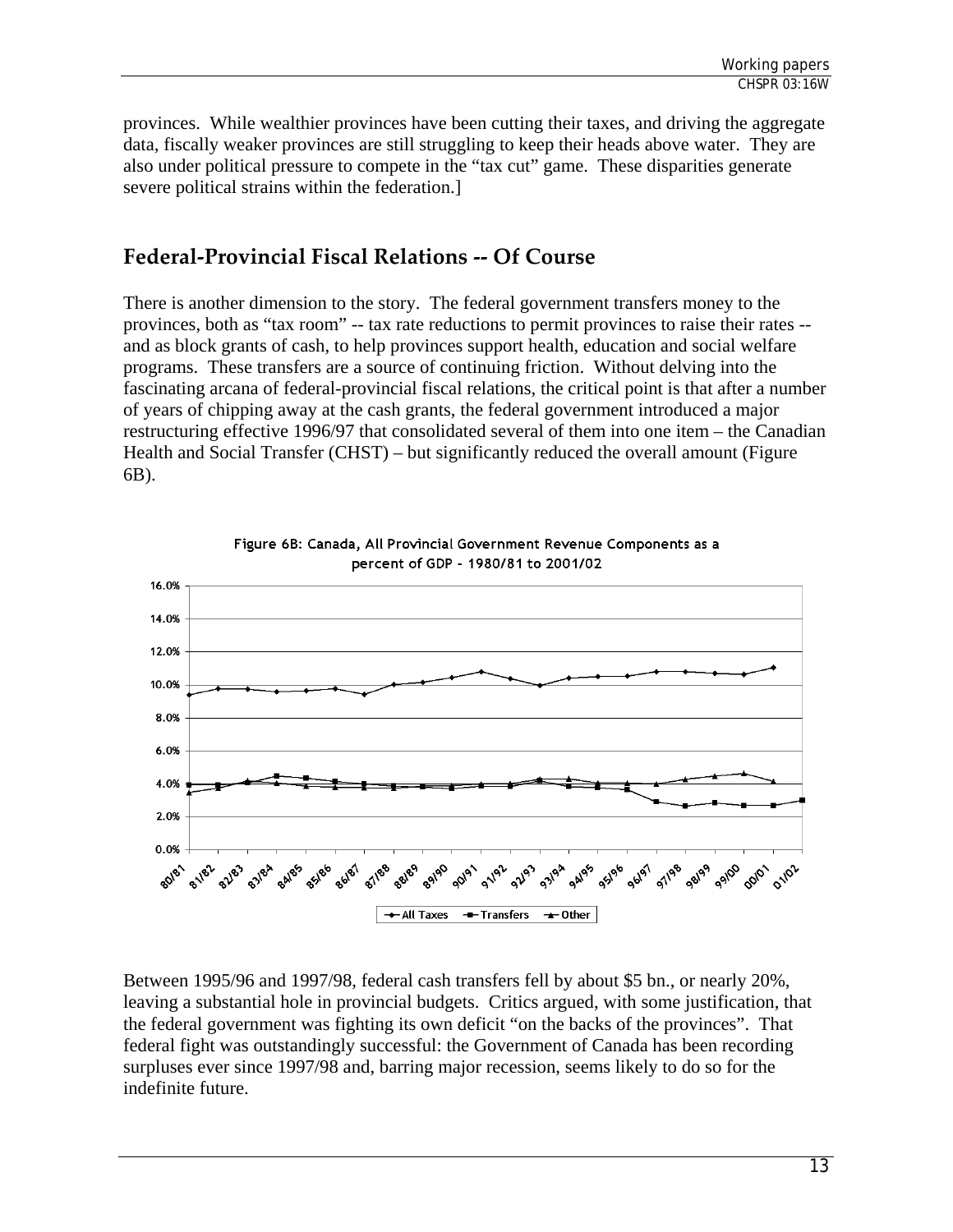Rather than restoring the cash grants to their pre-CHST rate, the federal government began in 1998/99 to cut its own income tax rates. By 2003/04 the annual federal revenue foregone is estimated to be about equal to the total of the provincial government cuts in that year -- \$24.0 bn. – and is budgeted to rise to \$29.6 bn. in 2004/05. The total cumulative revenue foregone through these federal tax cuts is estimated by the Department of Finance to reach \$101.5 bn. by that year; for comparison *total* spending on health care in Canada in 2002 is estimated at \$112.2 bn., with public sector spending accounting for \$79.5 bn.

It is hardly surprising that provincial governments have demanded restoration of the cash transfers unilaterally reduced by the federal CHST.<sup>9</sup> A substantial amount of new federal money has since begun to flow, but as Figure 6B shows, this has not restored the previous relationship of federal transfers to GDP. On the other hand the federal government seems to have taken the (also understandable) view that there was no benefit to either the health care system or its own political fortunes from transferring more revenues to provincial governments whose principal priority was cutting their own income tax rates. The government of Ontario, in particular, (ideologically at odds with the federal government during this period) will by 2003/04 have cut a cumulative total of \$61.9 bn. out of its own revenue base.

Amid the continuing inter-governmental wrangling, one fact stands out. Between 1996/97 and 2003/04 the federal and provincial governments have between them cut personal and corporate income tax rates so as to remove \$170.8 bn. from public sector revenues. In 2003/04 the annual public revenue foregone will amount to an estimated \$48.9 bn. – over sixty percent of current public sector expenditure on health care.

In summary, the Canadian federal and provincial governments have over the last decade been trying, successfully, to restore fiscal positions undermined by unfavourable developments in the general economy. But this process has had two distinct phases. Prior to 1996/97, provincial health and non-health expenditures were both being reduced, relative to GDP. In the more recent period there was a resumption of the flow of public funds into health care, more or less in proportion to the rise in GDP, while the shrinkage of non-health programs has continued. Hence the rise, after 1996/97, in the share of health in provincial program spending.

But the cuts to non-health programs in the more recent period were no longer being driven by the need to balance provincial budgets. That job, difficult and important, had been done. The tax cuts after 1996/97 were a fiscal choice by right-wing governments in several of the larger provinces, a choice that then necessitated continuing expenditure cuts to maintain the fiscal balance previously achieved. Presumably finding it politically more difficult to make further cuts in the health care sector, these governments made deeper cuts to non-health programs. One could argue that in this way health care was in fact now "crowding out" other programs. But the source of the pressure was no longer fiscal exigency generated by poor overall economic performance, rather it was the political decision to take advantage of an improved

<sup>&</sup>lt;sup>9</sup> It is difficult to know how much of the rhetoric of "unsustainability" is simply part of the never-ending provincial campaign for larger federal transfers.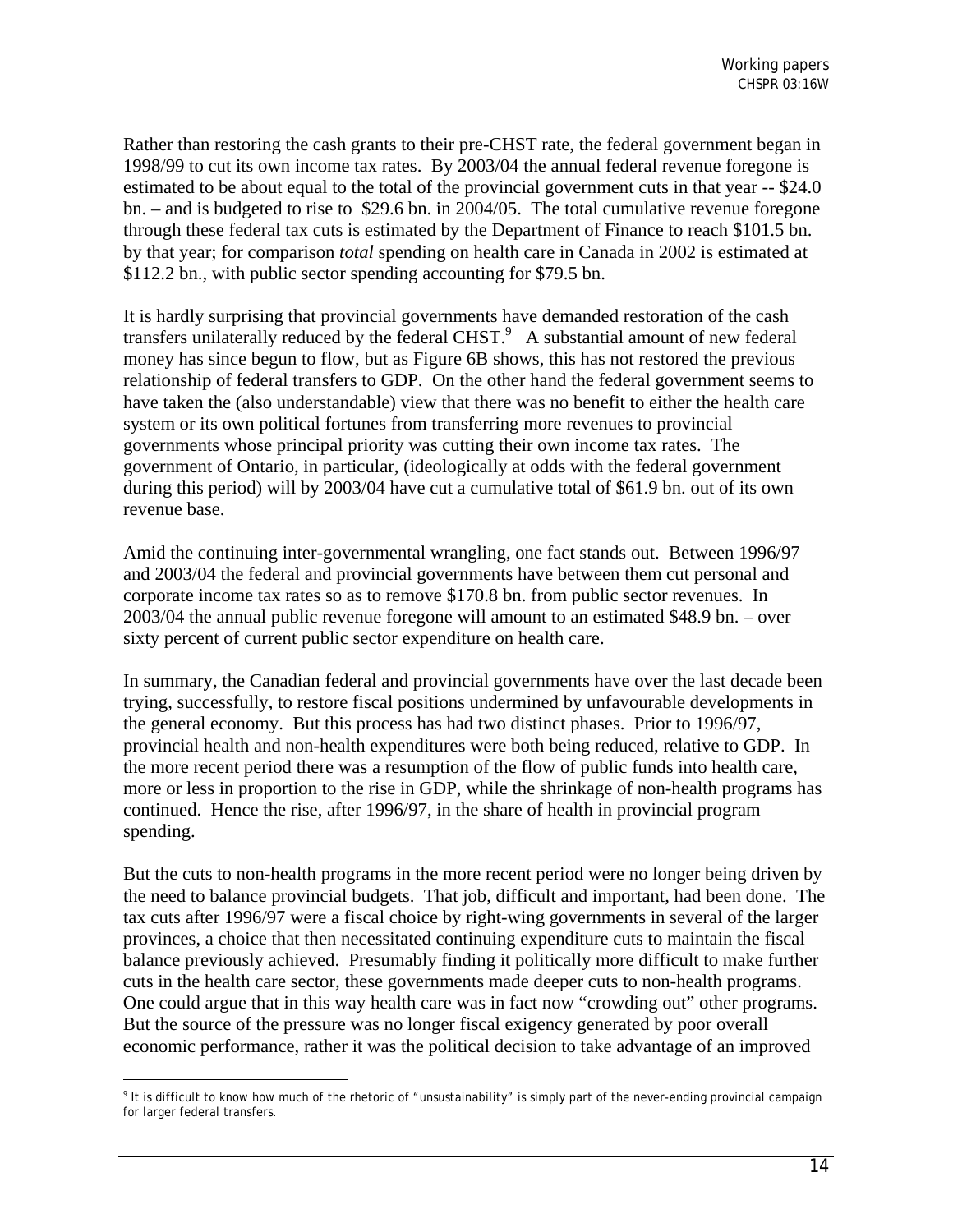fiscal situation to cut tax rates rather than to maintain spending on public programs (or to pay down debt).

Governments are elected to make choices, fiscal and otherwise, and the provincial governments making these choices have been duly and democratically elected. But it would be erroneous, and misleading, to claim that an unsustainably expensive public health care system has been the source of the pressure on other public programs. The argument that the health programs are economically "unsustainable" has no more basis in the public accounts than it has in the national accounts.

#### **What's the Real Issue? The Inegalitarian Agenda**

So the anomaly remains. These data are perfectly well known in provincial and federal finance ministries; indeed these ministries are their source. They are not known to most of the public; that raises a whole other set of issues as to the role of the media during this period. (The awareness of politicians is always an open question.) So what *are* the real motives behind the claims of unsustainability?

An important clue lies in the pattern of some of the recent provincial tax changes. Figure 7 is calculated from the federal and provincial income tax returns for single residents of Ontario and British Columbia. Between 1997 and 2002, individuals in both provinces with annual taxable incomes of \$15,000 and \$25,000 (and no other complications) had their tax liabilities reduced by about 4%, with roughly equal reductions in federal and provincial taxes. But the percentage reductions increase steadily with annual income, reaching nearly 9% (Ontario) and 10% (B.C.) at \$100,000. Beyond this point the federal reductions decline as a share of income, but the provincial reductions continue to increase. In Ontario these increases are quite small, and do not offset the federal decline. But in B.C. they do, reaching nearly 8% for a taxable income of \$1,000,000. At that level, after-tax income would be larger in 2002 by \$104,097 (\$78,754 from the province, and \$25, 342 from the federal government). After-tax income at the \$15,000 level in British Columbia would rise by \$645 (\$327 provincial, \$317 federal). The comparable provincial amounts for Ontario are \$49,293 and \$255.

Rate changes immediately introduced by the British Columbia government newly elected in mid-2001 account for most of the increased inequality of after-tax incomes. Later changes in other taxes reinforced this effect.<sup>10</sup> British Columbia, like the neighbouring province of Alberta, levies compulsory health insurance "premiums" (unrelated to risk status). Public coverage is not, however, conditional upon payment; the "premiums" are actually a form of poll tax. In May 2002 they were raised by 50%, or \$216 for a single individual.<sup>11</sup> Figure 7 shows this premium increase as a proportion of taxable income; it offsets over one third of the income tax cut at \$25,000 per year, four percent at \$100,000, and a quarter of a percent at one million.

 $10$  The provincial budget went from a \$1.4 bn. surplus in 2000/01 to a \$1.2 bn. deficit in 2001/02. A number of other fiscal changes were made, generally regressive in effect but not so directly linkable to income level.

<sup>&</sup>lt;sup>11</sup> The premium is discounted for those with incomes under \$25,000, falling to zero at \$15,000.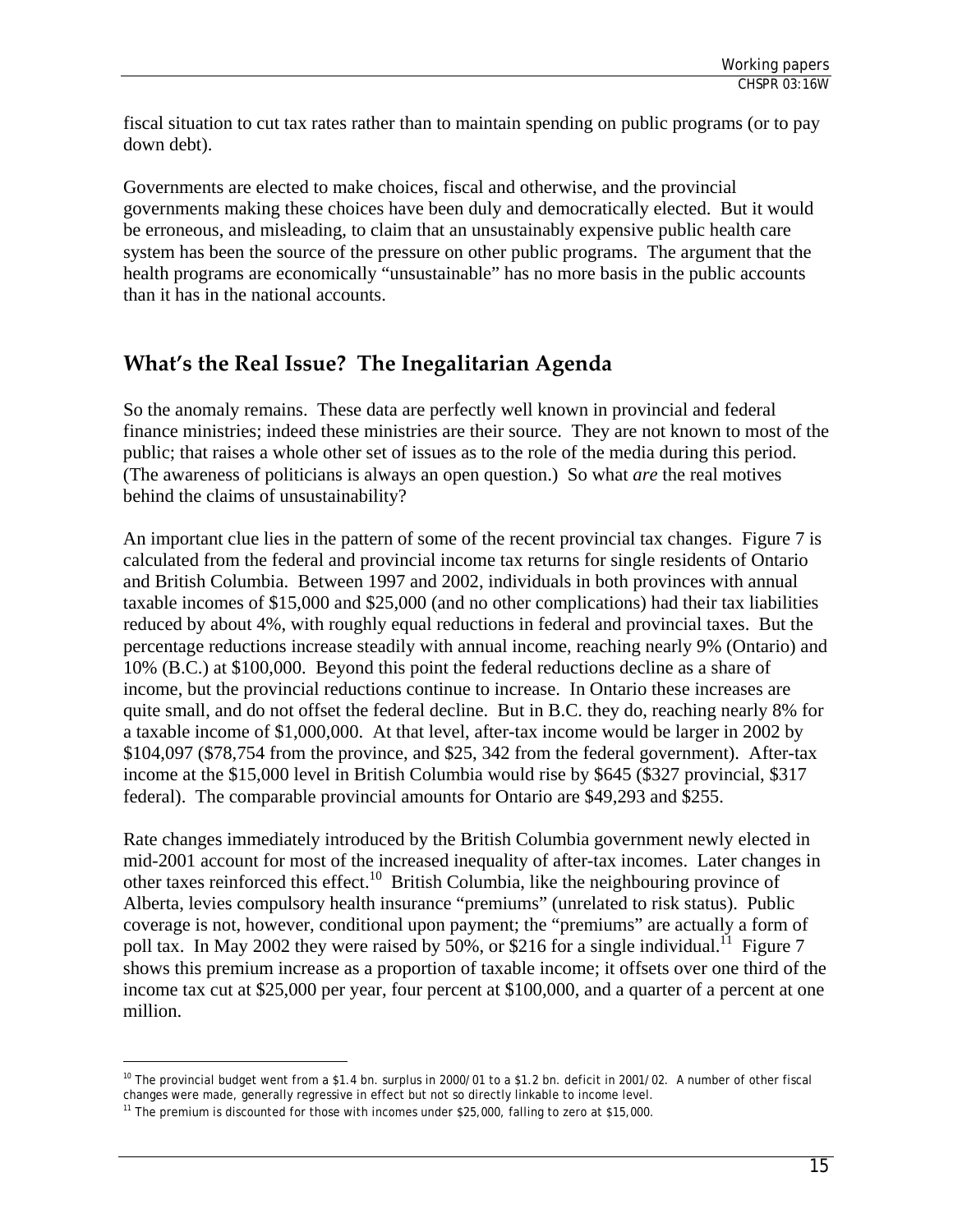

Figure 7: Income Tax Reductions in British Columbia by Income Level, as percent of Taxable Income, 1997-2002

The Government of Alberta also increased its health care premiums in 2001, by about one third, but its approach to income taxation was even simpler. On January 1, 2001 Alberta introduced a provincial "flat tax" of 11% of taxable income above a basic exemption level, substituting for the previous percentage of the (relatively progressive) federal liability. This approach twists the whole tax schedule above the basic exemption level to decrease the relative burden on the wealthy and increase it on middle incomes.

In all three provinces, the higher the income, the greater the percentage gain from income tax reductions. In addition, the cuts to public expenditures imposed in these provinces along with a variety of additional fees for public services were significantly regressive in their impact.

One has to conclude that these provincial governments were pursuing, for whatever motive, an agenda of regressive income redistribution.<sup>12</sup> Nor are they alone. Historically Canadian governments have significantly mitigated, through taxes and financial transfers, the degree of income inequality that is generated in the market-place (Wolfson and Murphy, 1998). Changes since the mid-1990s, however, appear to have reduced this buffering effect, and post-government income inequality is now on the rise (Sharpe, 2003; Statistics Canada, 2003). And senior politicians at the federal level have recently floated as a trial balloon a federal "health insurance premium" – read poll tax -- supposedly to support increased transfers to the provinces.

 $12$  This agenda was spelled out explicitly by Conrad Black (2001) in an editorial bitterly critical of Canadian governments for "… taking money from people who have earned it and redistributing it to people who haven't." As owner of most of the major newspapers in Canada he had taken the opportunity energetically to promote his personal political views.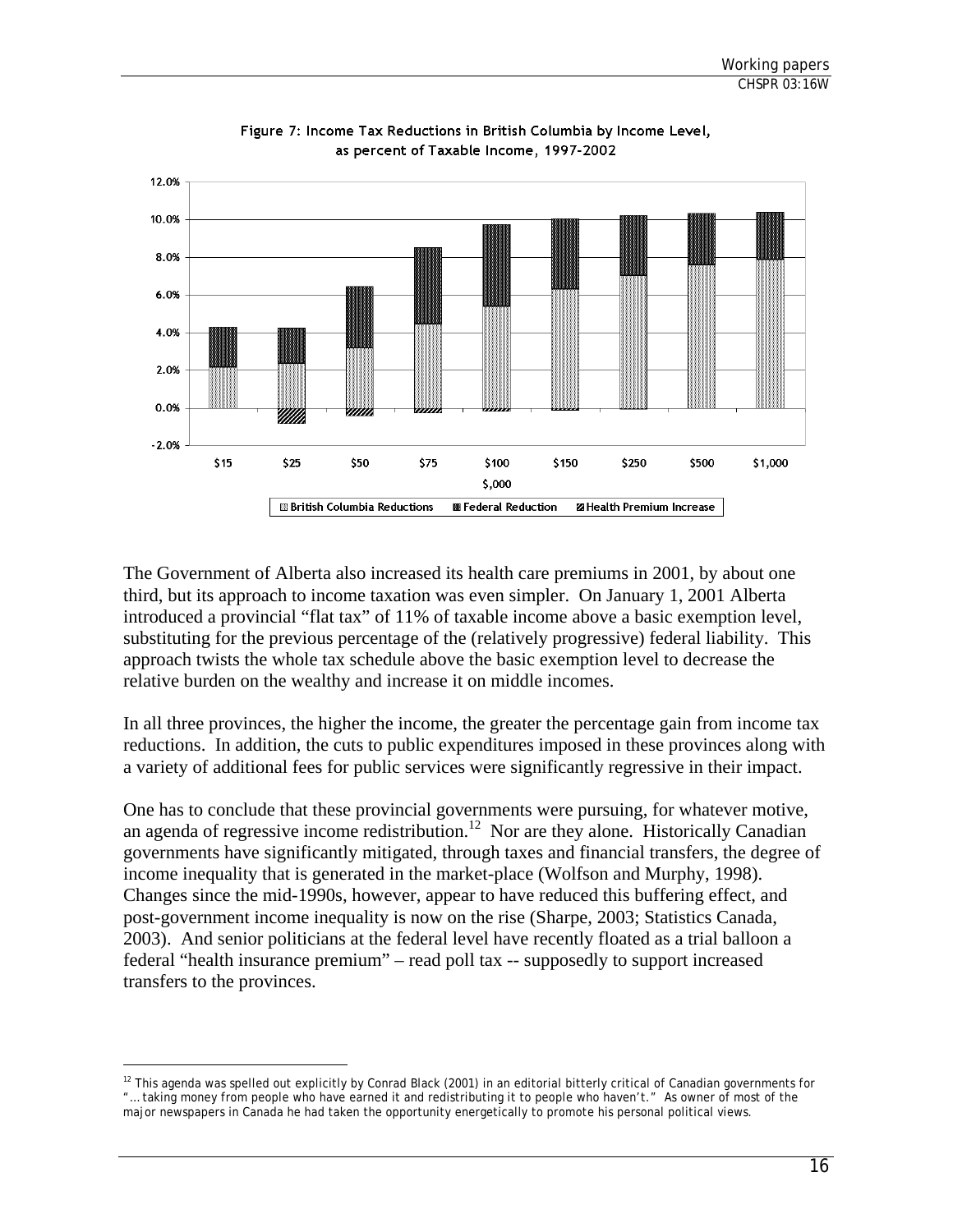Taxes and transfers are, however, only part of the process by which governments influence the distribution of economic well-being. Expenditure programs, such as public education and health care, also play a major role in detaching benefits from ability to pay. In all public health insurance systems (at least in the high income, industrialized countries) people in the upper income brackets subsidize (on average) the care of those lower down, while at the same time the relatively healthy subsidize the care of the comparatively unhealthy. There is no other way to maintain a modern health care system – at least none is known.

There is, however, considerable variation among national systems in the nature and extent of this subsidization. The Canadian Medicare programs, covering hospital and physicians' services, are almost entirely financed from general taxation and provide care "on equal terms and conditions" to the whole resident population. In the United States, in sharp contrast, people of different incomes receive care on very different "terms and conditions" depending upon their employment status, age, and ability to pay. Most European systems make care available on more or less equal terms and conditions to the whole population, but several (unlike Canada) permit providers within the public system to sell, to those willing and able to pay, more timely access to a perceived higher standard of care. Purchasing these advantages for themselves, the better-off are not required to contribute to a similar standard for the rest of the population – that is the whole point of "two tier" care.

Moreover the distribution of the cost of health care across the population varies considerably among national systems (Wagstaff et al., 1999; van Doorslaer et al., 1999). Financing raised through direct taxation tends to distribute the burden more or less proportionate to income, indirect taxation is more regressive, and social insurance programs can be either more or less proportional (France) or quite steeply regressive (Germany, the Netherlands) depending upon their structure. But private payment, whether through private insurance or directly out of pocket, is by far the most regressive. Low-, middle-, high-, and very high-income people pay the same amounts for the same services, but these payments represent very different shares of their respective incomes.

Since health is correlated with wealth, on average lower-income people would pay an even larger share of their incomes for health care through private payment -- if they were to get equal service for equal need. But of course they do not. Higher-income people spend more on health care through private payments, and get more services, but spend a much smaller share of their incomes in this way. This pattern is similar for both private insurance and selfpayment, because private insurers in a competitive market must set their premiums in proportion to the estimated risk of the insured. For equivalent coverage, healthier people will pay less, regardless of their incomes, and sicker people will pay more.

Thus the "private/public" debate about financing sources is, in all modern health care systems, fundamentally a debate about Who Pays? and Who Gets? The Canadian universal taxfinanced system requires higher-income people to contribute more to supporting the health care system, without offering them preferred access or a higher standard of care. Any shift toward proportionately more private financing, through user charges with or without private insurance, would reduce the relative burden on people with higher incomes. Insofar as private payments also limit access by people with lower incomes, they also open better access for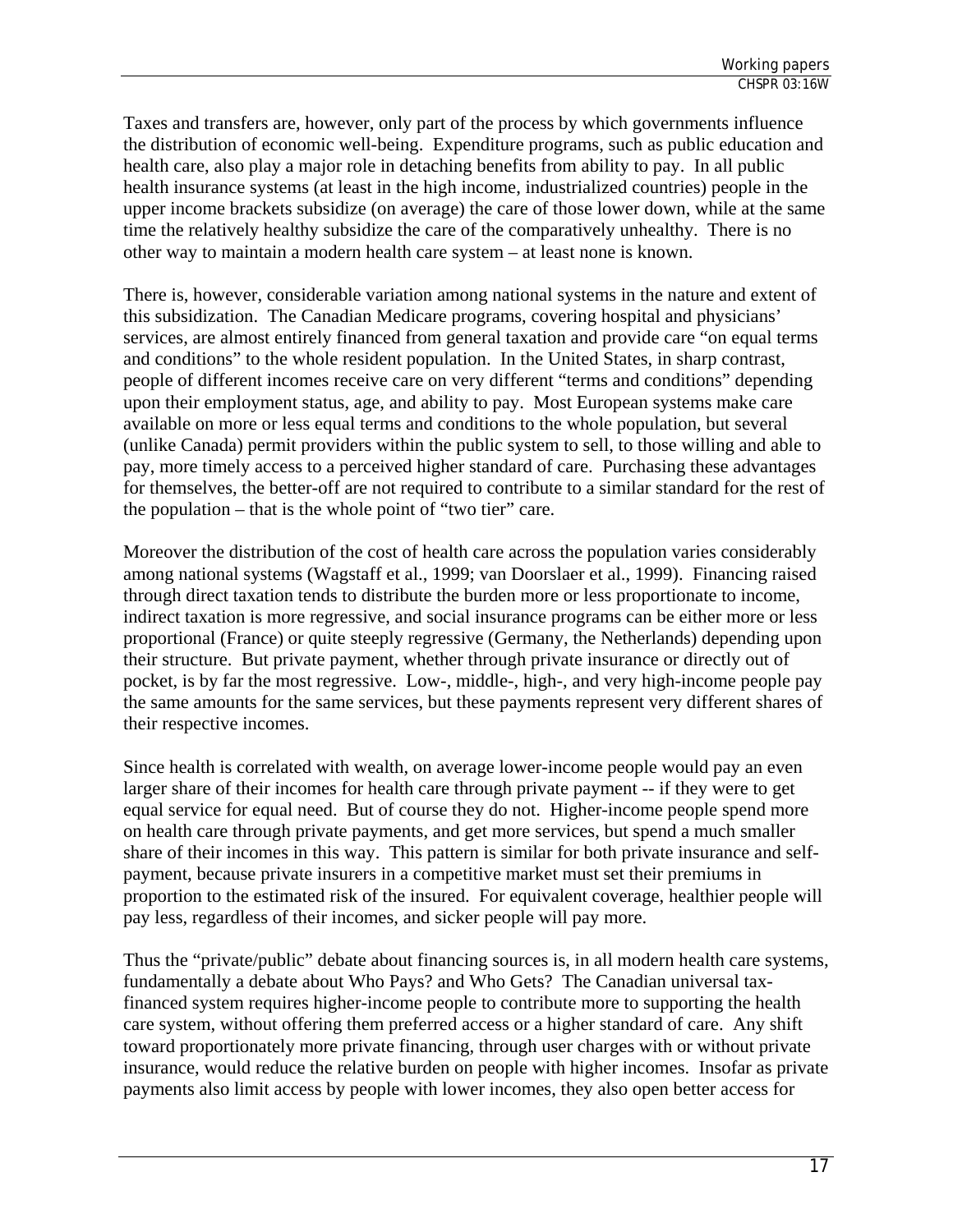those willing/able to pay. Relative to universal, fully tax financed public insurance, an expansion of private payment would thus enable the wealthy to pay less (in charges, private premiums and taxes) and get more (in volume, quality, and/or timeliness). And conversely for those with lower incomes. This conflict of economic interest is real, unavoidable, and permanent in all systems, which is why the "public/private" debate is never resolved (and why it is typically so occluded with "econofog").

Cutting across the income spectrum there is a third equally deeply entrenched conflict feeding the endless "public/private" financing debate -- "Who Gets Paid?" and how much.

Private insurance systems, for example, incur heavy administrative costs to conduct underwriting and set premiums, to market policies, and to adjudicate and pay individual claims, as well as to reward investors and (sometimes spectacularly) senior executives. These overhead costs absorb between fifteen and twenty percent of the revenues of Canadian private insurers. In addition there are substantial costs imposed on providers of care and beneficiaries or their representatives, in negotiating with insurers and trying to ensure that claims are in fact paid.

In the United States, the only country with significant private coverage, these overheads were recently estimated (Woolhandler et al., 2003) at 31.0% of total health care expenditure in 1999. In a universal public system most of these costs vanish; the comparable estimate for Canada was 16.7% and that includes extensive private insurance for dentistry and drugs. The *excess* administrative costs in the United States were estimated at \$209.0 bn. or 17.1% of total American health expenditures. But all these billions represent income for insurers, benefits managers, and administrative and financial staff in hospitals and clinics. In a universal public insurance system, most of these jobs would not exist.

Payments to care providers raise exactly the same issue. Insofar as public single-payer systems have been relatively more effective in controlling overall costs of health care, they have to the same extent controlled the incomes of providers. Hence the intense opposition to such coverage in North America from economically motivated providers, most notably the for-profit pharmaceutical industry. Again the conflict of interest is real and fundamental; for a firm whose products have high fixed costs of development but are sold at prices far above variable cost, any reduction in prices comes straight off the bottom line. Not all providers thrive in a private funding system. Health and wealth are correlated; a high proportion of costs are generated by a relatively small proportion people with above-average morbidity and below-average incomes. The income base of the provider community as a whole depends on a high proportion of public funding. Even in the "private" United States, about sixty percent of health care expenditure comes directly or indirectly from public funds (Woolhandler and Himmelstein, 2002). But a multi-source financing system, with supplementary private financing and public sources that are indirect and difficult to control, provides the best income opportunities for providers – i.e. higher health care expenditures.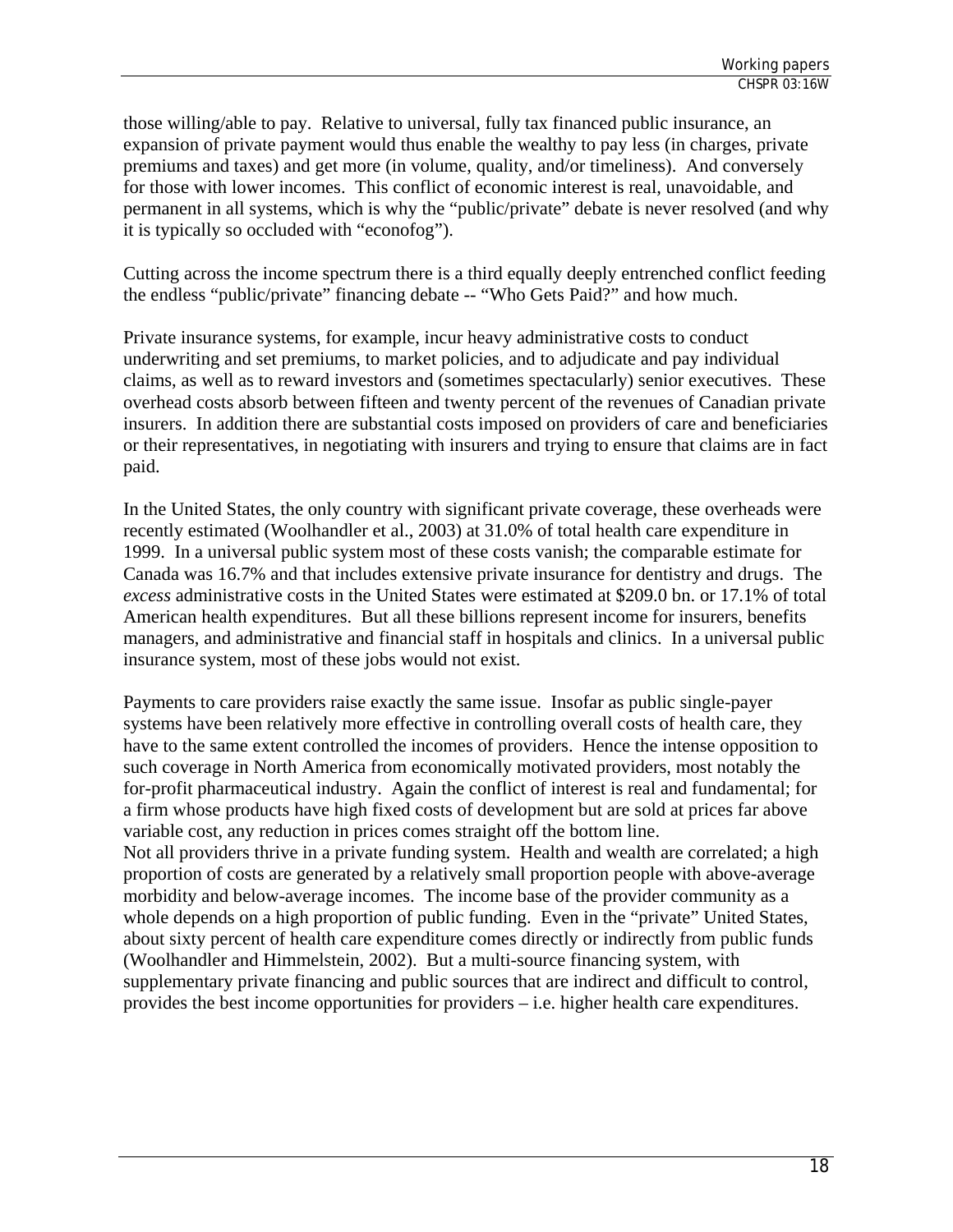#### **Political Wolves Masquerading as Economic Sheep**

These embedded conflicts of economic interest over "Who Pays?, Who Gets? and Who Gets Paid? play roles analogous to the tribal, ethnic or religious divisions in the framework of Figure 1. They are always present, but tend to flare up into more intense and self-reinforcing political conflict under economic stress. Such conflicts may pose a real threat to the sustainability of Canada's Medicare. But it is a threat from private interests pursuing a redistributive agenda, rather than from expenditures outrunning public resources.

The relative deterioration of the economic environment in Canada since 1981, with its particularly powerful impact on the public fiscal situation, has resulted (among many other things) in a number of relatively successful efforts to "do more with less".<sup>13</sup> On the other hand a number of policy proposals for structural "reform" represent in reality the application of ingenuity to redistribute burdens and benefits -- to eat the other fellow's lunch. Efforts to promote – and to expose and combat -- such "re-forms" distract from the very real needs for improved system management and adaptation to a less favourable environment.<sup>14</sup>

The wealthy in the modern world may be increasingly reluctant to accept a single standard of care for the whole population, with no preference for themselves, while contributing a relatively larger share of the cost. Private financing quite genuinely offers them "more, for less", while offering the rest of the population "less, for more". It may lead to a less efficient and more expensive system overall, through increased overhead costs, weaker control over prices, and reduced potential for managing care patterns, while a diversion of care from those with greatest needs to those with greatest resources will result in a less effective distribution of services. But the wealthy still come out ahead.

It also appears that in several countries, including Canada, political systems have become increasingly sensitive to the priorities of the wealthy, for reasons well beyond the scope of this paper. Claims that Canada's Medicare is economically or fiscally unsustainable represent part of a broader propaganda campaign to advance those priorities, "softening up" a generally skeptical and unsympathetic public to accept that the current form of public health insurance (which most Canadians still strongly prefer) is simply impossible to maintain. The agenda is being advanced by right-wing governments in the larger provinces, with sympathetic coverage from the country's dominant newspaper chain. In these circumstances the political sustainability of the public system is very much an open question. But the claims of *economic* unsustainability appear from the data to be themselves wholly unsustainable.

<sup>&</sup>lt;sup>13</sup> The spread of "managed care" in the United States during the 1990s can be similarly interpreted as the application of ingenuity to deal with an increasingly unsatisfactory environment - somewhat less successfully.

 $14$  Medical Savings Accounts provide a leading example. They would serve no useful purpose in the Canadian context, merely providing a cover for increases in both user charges and health expenditures. But de-bunking the claims of their advocates has taken up a significant amount of research effort (e.g. Hurley, 2000; Forget et al., 2002), and diverted public attention from more constructive topics.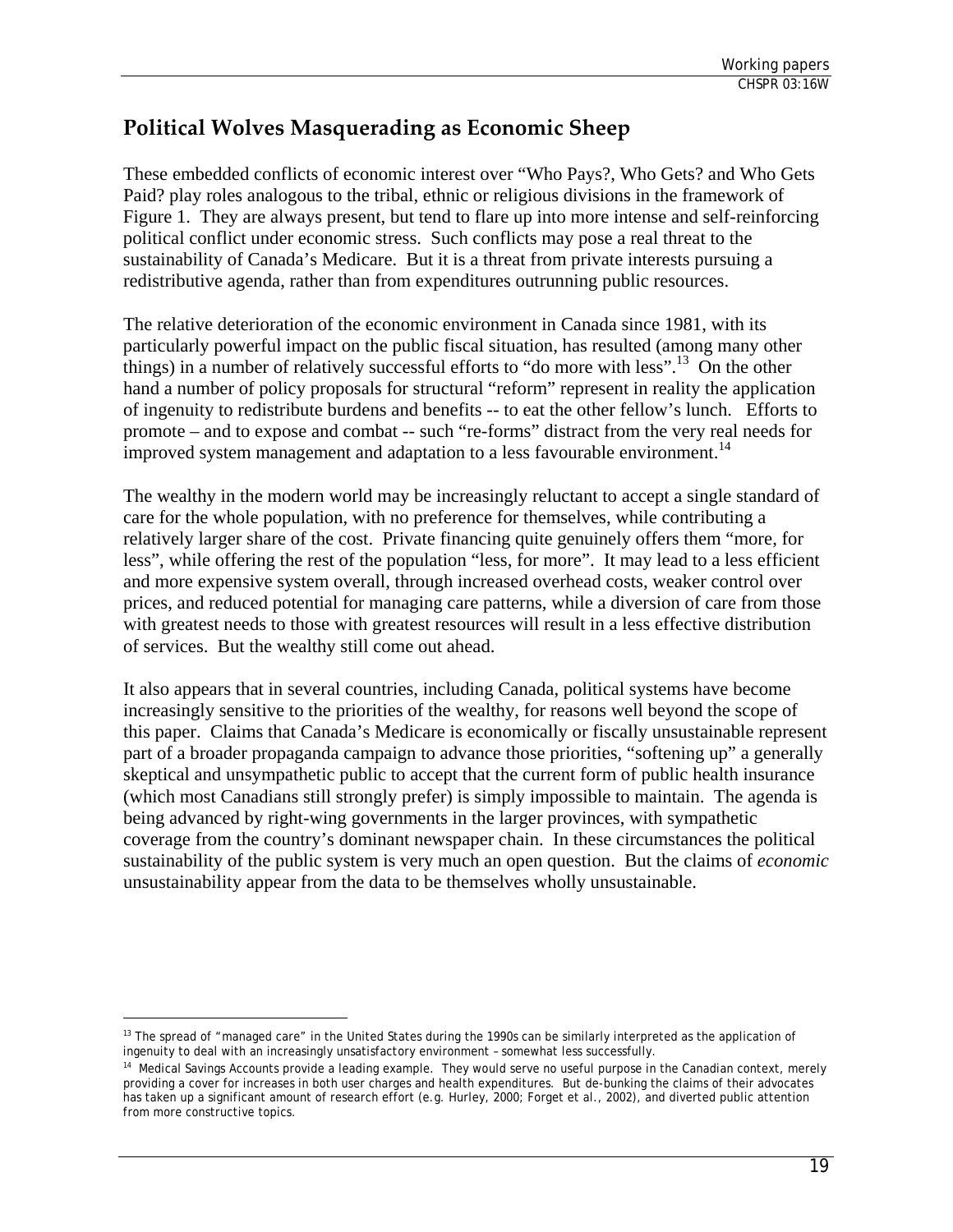#### **That Was Then, This Is Now?**

Or are they? Unsustainability is a claim about the future, not the past, and that claim is buttressed by current fiscal projections showing public health care spending growing much faster than provincial revenues. As noted above, the most recent data available at time of writing do show a resumption of more rapid rates of cost escalation. Is there now a real economic wolf at the door?

The future is an uncertain place, and all forecasts will be falsified. But why should the future be different from the quite sustainable past? A standard triad of reasons is typically offered - and has been for decades. They are classic examples of "Zombies" – ideas and arguments that are intellectually dead but will not stay buried (Evans et al., 1994; Barer et al., 1998). They are repeatedly disinterred to advance interests that are very much alive.

The triad consists of interlinked claims about trends in demography, technology, and public attitudes, each asserted to be generating increasing needs or demands (the distinction is typically fuzzy) for increasingly expensive health care. Aging populations have greater needs; advancing technology creates ever more expensive possibilities for intervention; and "public expectations" of the health care system are ever-increasing. People just want more, and want it now. But (it is further asserted) no government can afford to meet these everexpanding needs/demands. So we should, indeed must, limit the public liability, and let those who can, buy more for themselves if they wish. There is really no alternative. QED.

When one unpackages these broad generalities, however, and looks at the actual data, a very different picture emerges.

The zombie of the aging population, a.k.a. "apocalyptic demography," has been studied in particular detail. The average age of modern populations *is* rising. And, on average, elderly people *do* have greater health needs and generate greater costs. But it is *not* true that these patterns will place an unsustainable burden on public health care systems. Holding agespecific per capita use and cost rates constant, Canadian population forecasts indicate a rise in per capita costs of about one percent per year – well within the range of prevailing rates of economic growth.

Use and cost are primarily driven not by changing age structure, but by changing patterns of care use – what is done to and for patients. These patterns obviously respond to the evolution of scientific knowledge and technical capacity, but the link is neither simple nor direct (Bassett, 1996). New technologies may be inherently either cost-enhancing or cost-reducing - - there are many examples of each -- but it is the way in which they are taken up and applied that determines their impact on costs. That process of up-take and application is primarily controlled by clinicians, and the cost-enhancing bias of technology arises *inter alia* from the economic incentives that they face.

There is extensive evidence of the provision of questionable or simply inappropriate services, old and new, at unnecessarily high cost. But efforts to evaluate outcomes, eliminate ineffective or questionable practices, and restrain the exuberant proliferation of interventions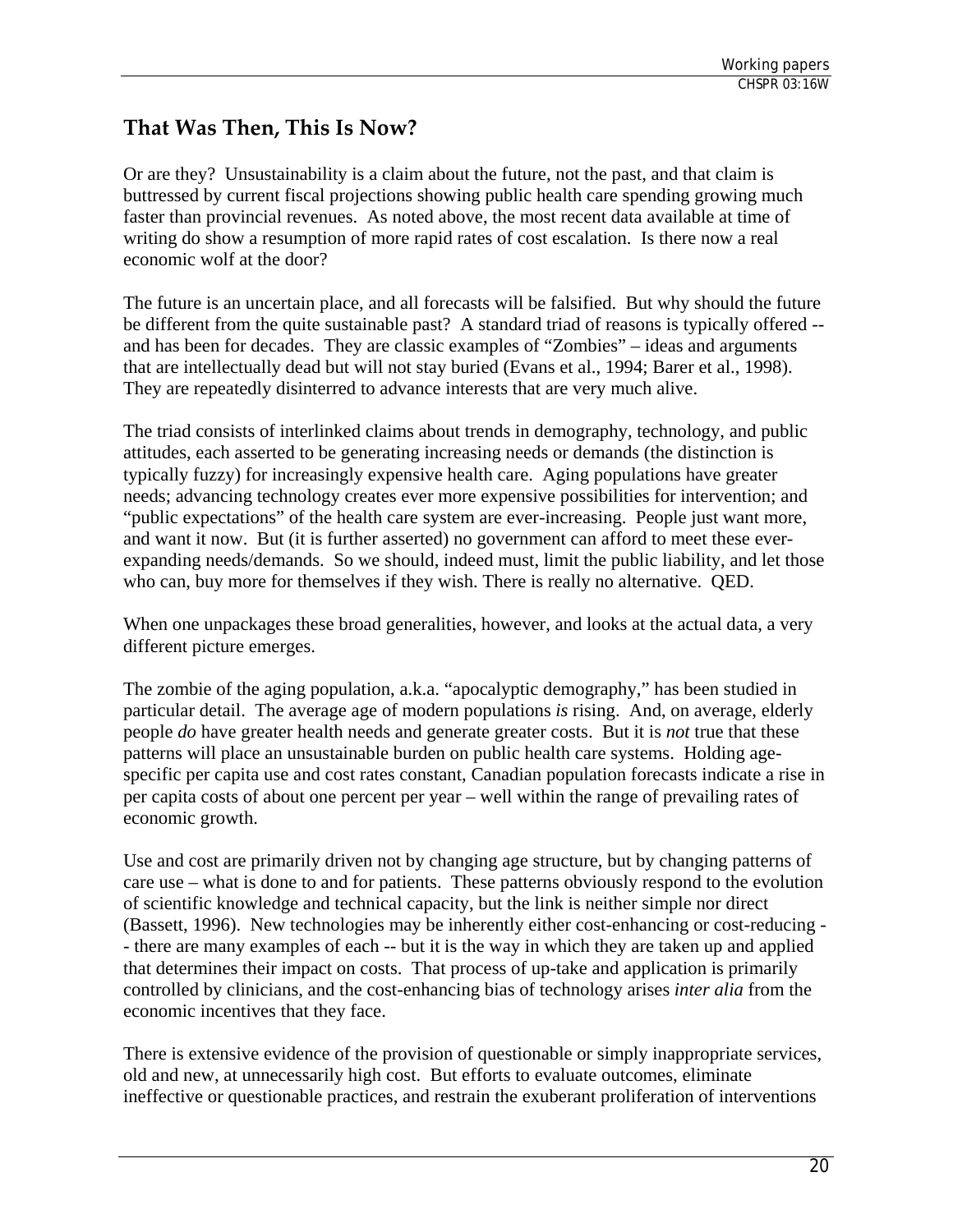have typically met indifference from clinicians, if not active resistance. Apart from issues of professional autonomy and pride (and the urge to "do something"), this reaction has roots in the ineluctable reality that cost containment must always threaten someone's income.<sup>15</sup>

The potential for transferring a large proportion of inpatient care to ambulatory or day care facilities, for example, has been well documented in Canada since the early 1970s. But largescale uptake was slow until the rigorous budgetary restraints of the 1990s. The transfer eliminated jobs; widespread claims of "underfunding" and threats to patient health have not been substantiated.<sup>16</sup> If substantial additional funds flow into the health care system, the incentives for improved efficiency are likely to be relaxed.

The clearest examples of inappropriate and excessively costly choice of intervention can be found in the pharmaceutical sector. The principal driver in Canada of rapid cost escalation is the replacement of older, off-patent drugs with new patented ones at prices that may be ten times higher. These are marketed as superior, but the regulatory process does not require new drugs to be tested against those they will replace, only against placebo. In some recent trials high-profile (and high cost) new drugs have shown no additional benefits (e.g. Furberg et al., 2002; Rosssouw et al., 2002). Large additional expenditures, stimulated by intense marketing, are in effect buying nothing.

But what about public demand for the newest and the best, at any cost? Again the pharmaceutical experience is instructive. Manufacturers have always engaged in intense and highly sophisticated marketing, primarily targeting physicians. More recently the industry lobbied successfully to eliminate American regulatory restrictions on advertising directly to the public, and in 2000 spent \$2.5 billion to manipulate public expectations. Such advertising does change physician prescribing behaviour (Mintzes et al., 2003) – why else would a forprofit industry spend the money? American pharmaceutical manufacturers – for whom data are available – now spend twice as much on marketing as on research (Families USA, 2001). In this environment, to speak of "public expectations" as if they represented independent consumer choices is at best dangerously naïve, and at worst deliberately deceptive.

Managing patient expectations has always been a significant part of the professional role. The difference between a physician and a for-profit firm is that the former is responsible for the health of patients, the latter for the earnings of shareholders. In both cases expectations management has very significant effects on trends in health expenditures, but those effects depend on the incentives created by the institutional environment in which the process takes place. That environment is determined by public and private policies and is always politically contested – as the pharmaceutical example makes clear.

Such matters as technology assessment, medical practice guidelines, and efforts to promote the practice of "evidence-based medicine" are highly political, interacting with the economic incentives embodied in the different structures for reimbursing physicians and hospitals.

 $15$  Accordingly, when technologies emerge that are both therapeutically superior and less costly per patient treated, they are often associated with rapid proliferation - and increased total cost.

 $16$  A similar pattern was observed in the United States when the Prospective Payment System was introduced in 1983. Patterns of care respond to economic incentives.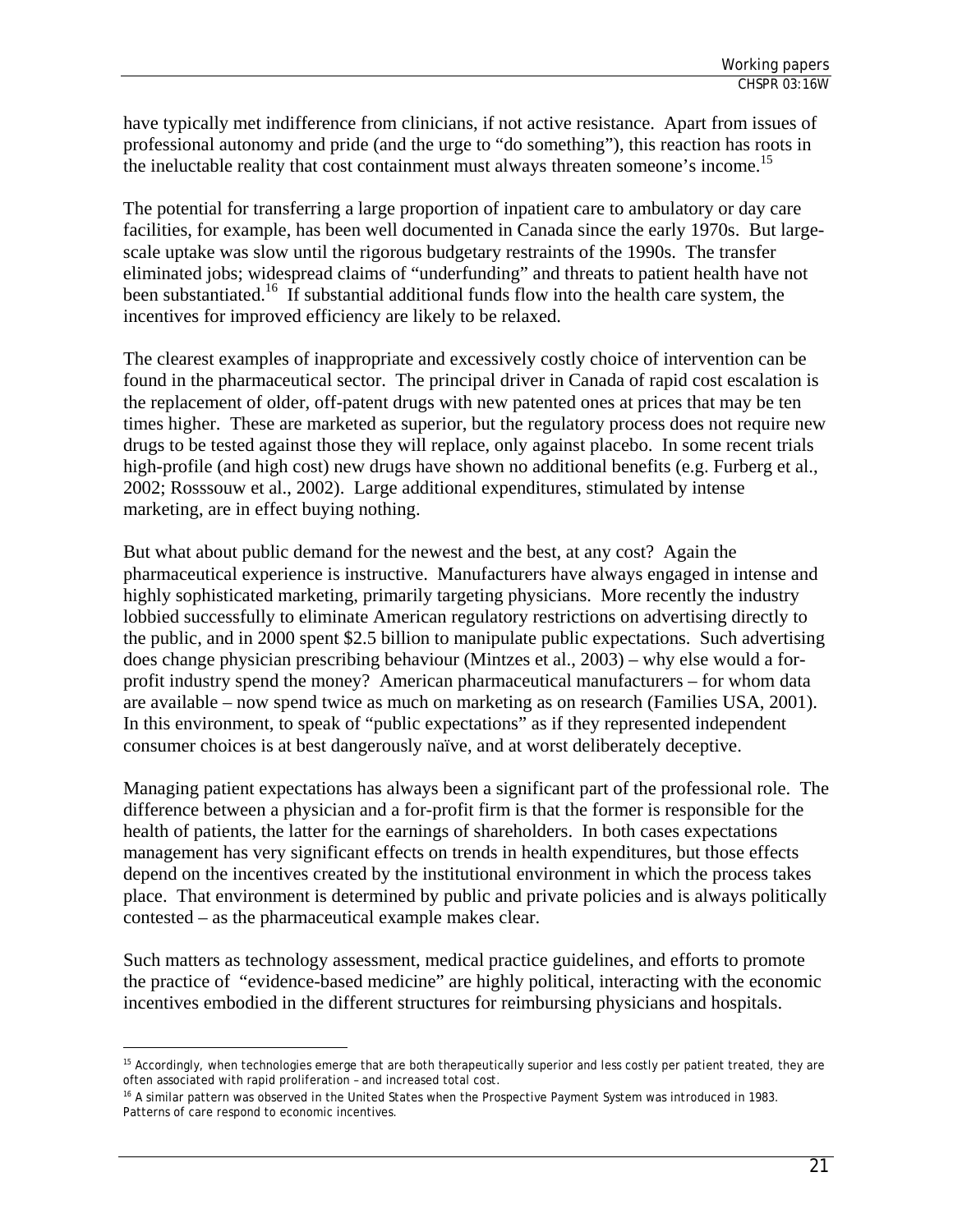Medical and other professional associations and unions take a very active interest in these matters; advancing the economic interests of their members is one of their principal responsibilities. The recent uptick in Canadian health care costs includes some very successful physician fee bargaining. To pretend that trends in health care use and costs are determined by impersonal forces external to the industry itself is just that, a pretense.<sup>17</sup>

Whether or not the recent rise in Canadian Medicare expenditures presages a period of more rapid longer-term escalation is thus a critical question, but the answer does not depend upon external. Rather it will, as in the past, depend on the outcome of political and administrative contests between those who pay and those who are paid for delivering or financing care. Projecting cost trends is akin to predicting the outcome of the Stanley Cup; there is certainly relevant information, but it is not a scientific exercise.

#### **Private Morality and Public Choices – and Consequences**

And in the end, though they loom large in the public debate, the question of "sustainability" may not be about expenditure trends at all. Reinhardt (2001) argues that it is actually a moral issue, a debate about what the members of a society owe to each other.

To illustrate, suppose the preceding argument is incorrect, and we are in fact entering a new era in which advancing medical technology really does offer dramatic improvements in health – at dramatically increased expense. Citizens might quite rationally accept this bargain. Health care spending would then rise as a share of  $GDP - why$  not? That is exactly what happened in Canada when universal public insurance was introduced; there was consensus (rightly or wrongly) that more spending would produce better health for everyone. At root, the arguments for cost containment have always been about seeking value for money, containing price inflation and paring away waste, not about foregoing effective care.

But who should pay, and who should get the care? Under public insurance, the burden would fall on taxpayers and the benefits would go to patients. Government expenditure on health care would rise, as would taxation. The claim that such increases would be "unsustainable" boils down to saying that this pattern of burdens and benefits is morally wrong. People should not get care that they cannot afford. And people who can afford a higher standard of care for themselves, should not have to contribute, through taxation, to support a similar standard for others.

This moral position does not appear to be widely shared by the Canadian public. Nor can its advocates credibly claim that governments "cannot afford" such increased expenditures, while simultaneously advocate and carrying through substantial cuts to income taxes. Considerable ingenuity must therefore be devoted to finding general harms from an expanded public

<sup>17 &</sup>quot;...the Pharmaceutical Research and Manufacturers of America, known as PhRMA, will spend at least \$150 million in the coming year." on political lobbying activities including "… spend[ing] \$1 million for an "*intellectual echo chamber of economists — a standing network of economists and thought leaders to speak against federal price control regulations through articles and testimony, and to serve as a rapid response team*."" and "allocates \$1 million "*to change the Canadian health care system*"" (Pear, 2003; italics are quotes from industry documents).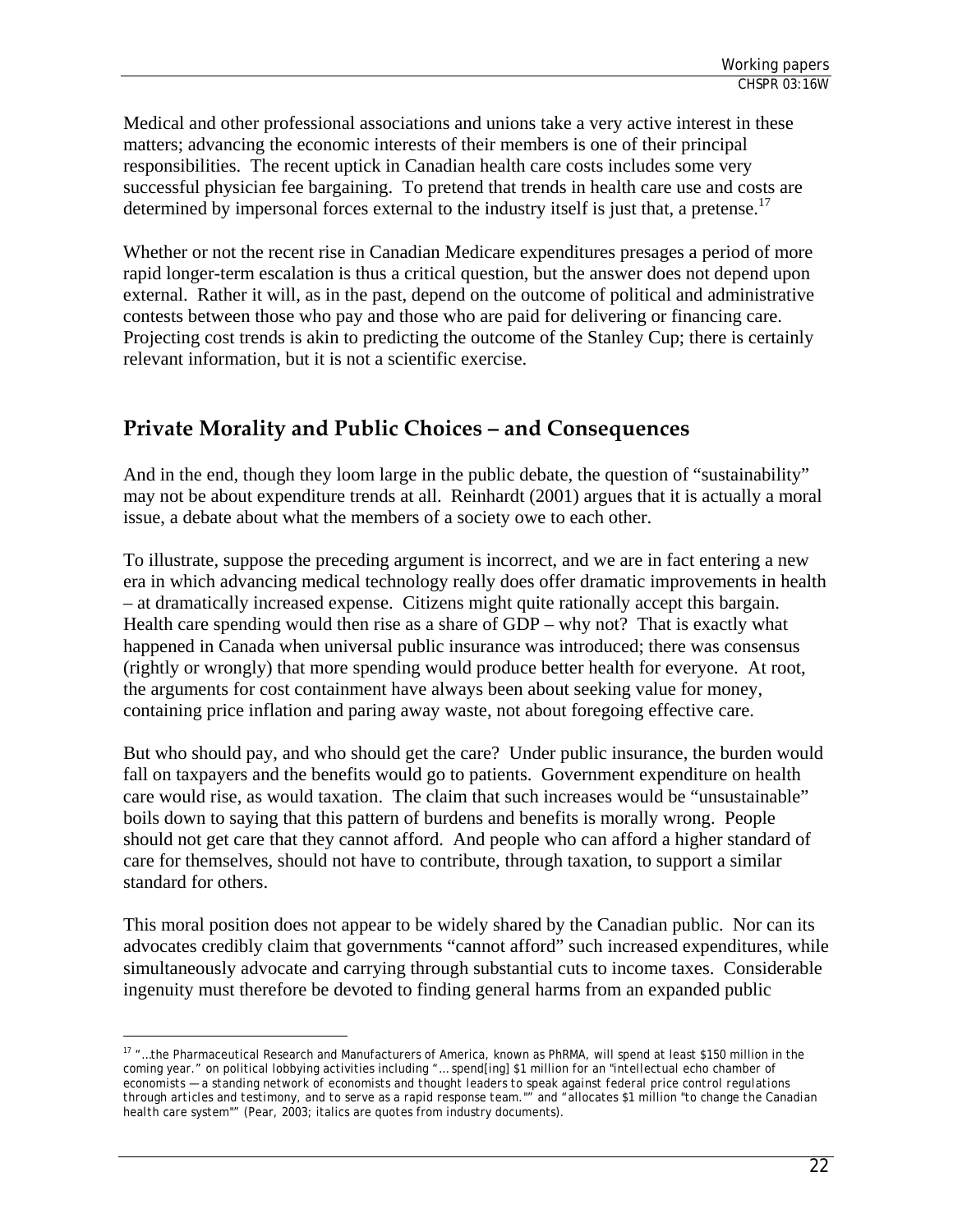sector.<sup>18</sup> This ingenuity might more constructively be directed toward improving the efficiency and effectiveness of the health care system. But those who allege unsustainability largely ignore the evidence on waste and inappropriate care, and implicitly or explicitly also allege "underfunding" -- thus coming into alliance with provider interests.

Reinhardt's (2001) comment on the United States Congress is worth quoting:

"That no one in the U.S. Congress shows much interest in the glaring inefficiencies that could easily be addressed within the current Medicare program [in the U.S., covering only those 65 and over] speaks volumes about the true, but hidden, agenda that actually drives the quest for privatizing … Crisply put, the objective is to shift responsibility for health spending on older persons from the general taxpayer onto the older people themselves…" (p.201)

Canada's universal system has done a much better job of mobilizing ingenuity to deal with these "glaring inefficiencies", but a much better job than the U.S. still leaves much to be desired. More significant reforms continue to be stalled by the political struggles over Who Pays? Who Gets? and Who Gets Paid? Claims that the Canadian public system is both economically unsustainable and underfunded seem driven by the same agenda that Reinhardt identifies in the U.S. – containing public outlays while letting private expenditures go where they will. Such a mixed system would be more expensive and less efficient overall, as the American example has shown, escaping the price restraints imposed by the public single payer and bearing significantly increased administrative overheads. But it would be better for the wealthy.

Hence Reinhardt's assertion that "sustainability" is actually a moral issue, of defining the mutual obligations of the members of a community. Public choices are private morality writ large. There *is* a wolf at the door of the Canadian Medicare system. But it is a political wolf dressed in phony economic clothing to deceive the sheep.

<sup>&</sup>lt;sup>18</sup> Economists have been particularly helpful in this quest, being ingenious in providing rigorous demonstrations -- from faulty assumptions – of the general benefit from smaller government and greater inequality. This pays.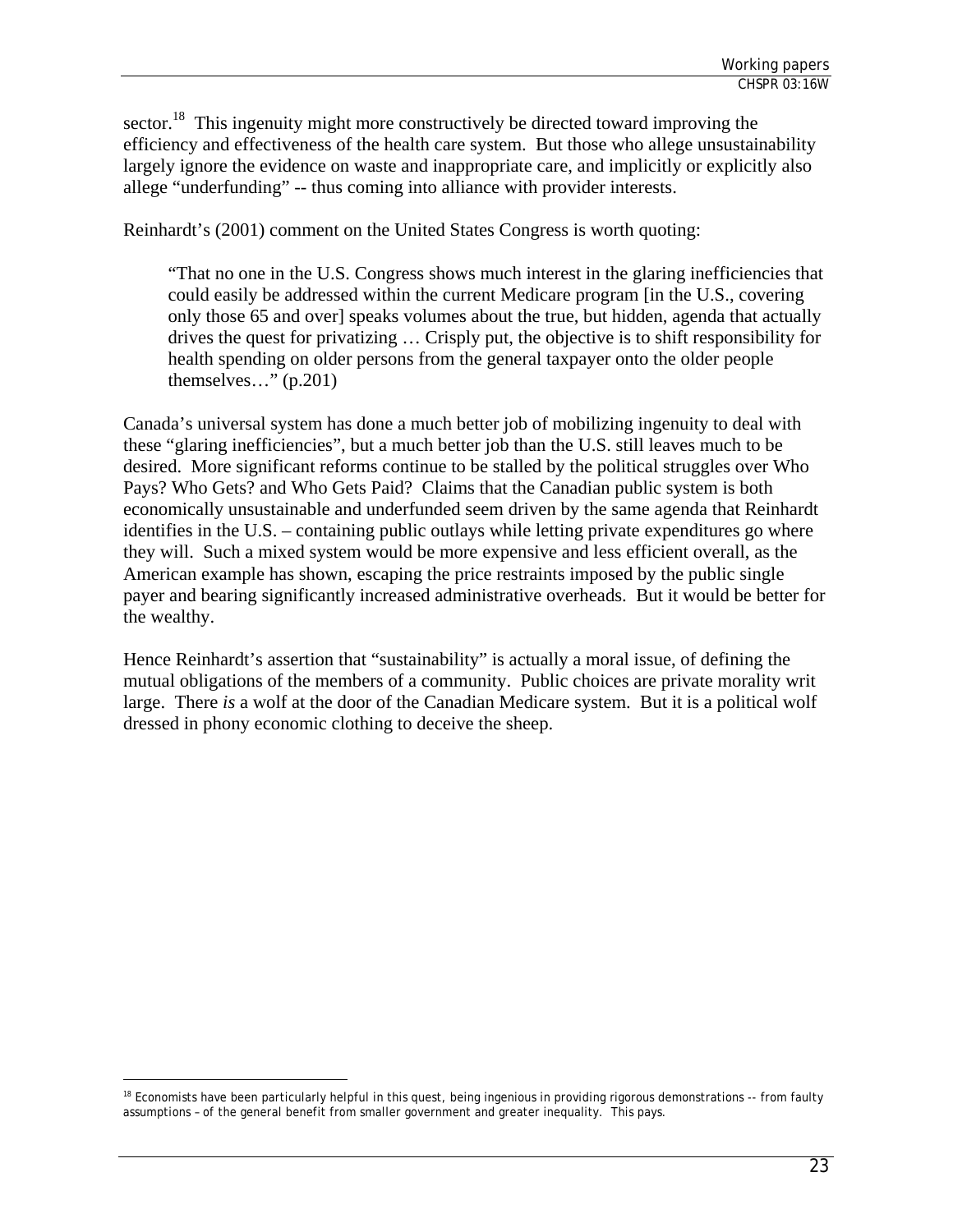### References

Barer ML, Evans RG. Riding North on a South-Bound Horse? Expenditures, prices, utilization and incomes in the Canadian health care system. In: Evans RG, Stoddart GL, editors. Medicare at maturity: Achievements, lessons & challenges. Calgary: University of Calgary Press; 1986. p. 53-163.

Barer ML, Evans RG, Hertzman C. Avalanche or glacier? Health care and the demographic rhetoric. Canadian Journal on Aging Summer 1995;14(2): 193-225.

Barer ML, Evans RG, Hertzman C, Johri M. Lies, damned lies, and health care zombies: Discredited ideas that will not die. Houston (TX): University of Texas-Houston, Health Policy Institute, HPI Discussion Paper #10; 1998.

Bassett K. Anthropology, clinical pathology and the electronic fetal monitor: Lessons from the heart. Social Science & Medicine 1996;42(2):281-92.

Black C. The most boring election in history (editorial). The National Post 2001 Dec 1.

Boccuti C, Moon M. Comparing medicare and private insurers: Growth rates in spending over three decades. Health Affairs March-April 2003;22(2):230-237.

Canadian Institute for Health Information. National health expenditure trends: 1975-2002. Ottawa (ON): Canadian Institute for Health Information; December 2002.

Evans RG. Health care in Canada: Patterns of funding and regulation. In: McLachlan G, Maynard A, editors. The public/private mix for health: The relevance and effects of change. London: Nuffield Provincial Hospitals Trust; 1982. p. 371-424.

Evans RG. Tension, compression, and shear: Directions, stresses, and outcomes of health care cost control. Journal of Health Politics, Policy and Law Spring 1990;15(1):101-128.

Evans RG, Barer ML, Stoddart GL, Bhatia V. Who are the zombie masters, and what do they want? Toronto (ON): The Premier's Council on Health, Well-being and Social Justice; June 1994.

Evans RG. (1998) Healthy, wealthy and cunning? Profit and loss from health care reform. In: Nemetz PN, editor. The Vancouver Institute: An experiment in public education. Vancouver (BC): JBA Press; 1998. p. 447-86.

Evans RG, McGrail K, Morgan S, Barer ML, and Hertzman C. (2001) Apocalypse no: Population aging and the future of the health care system. Canadian Journal on Aging Summer 2001:20(Suppl 1):160-191.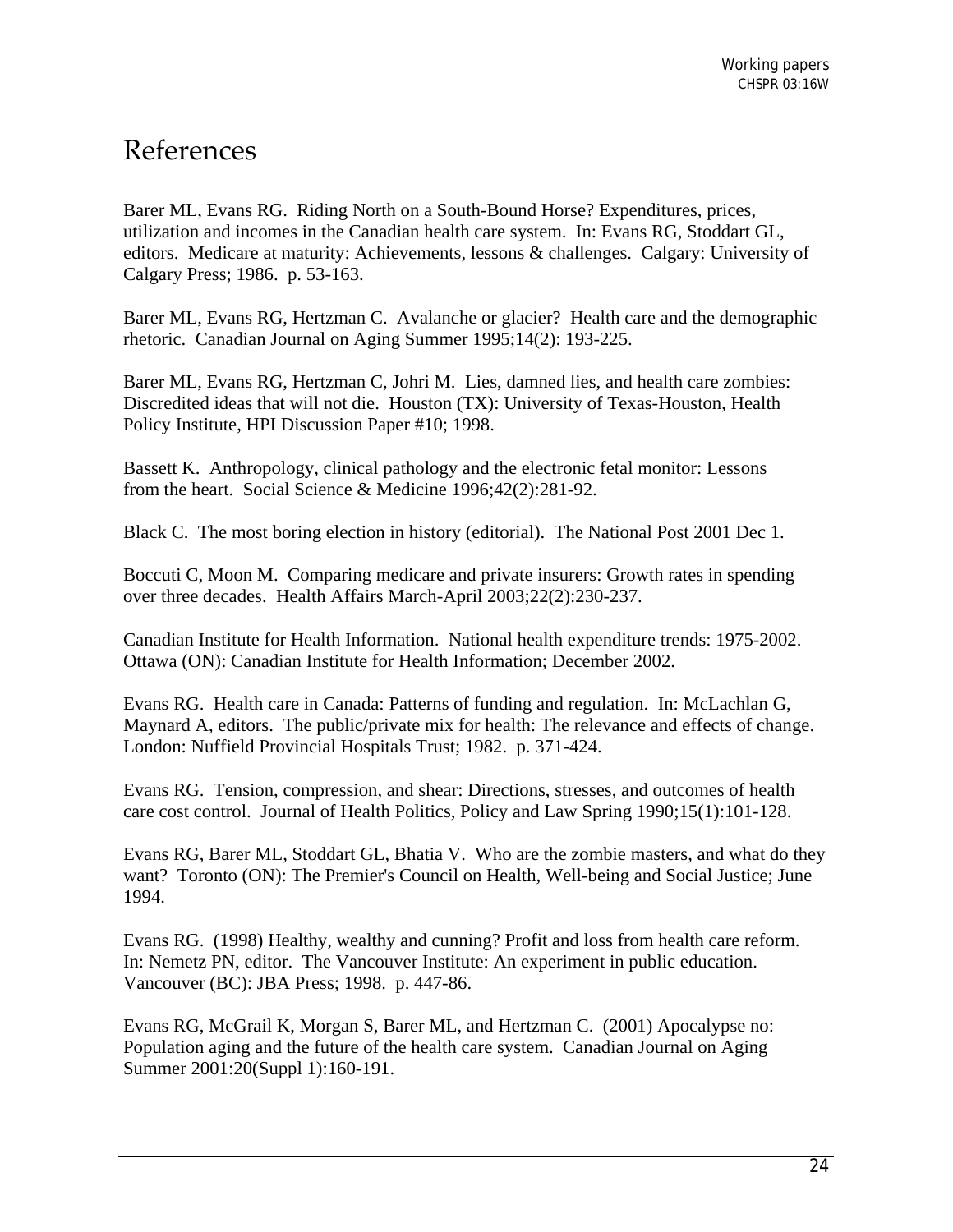Evans RG. Financing health hare: Taxation and the alternatives. In: Mossialos E, Dixon A, Figueras J, Kutzin J, editors. Financing health care: Options for Europe. Buckingham: Open University Press; 2002. p. 39-58.

Families USA. Off the charts: Pay, profits and spending by drug companies. Washington (DC): Families USA Foundation Publication, no. 1-104; 2001.

Forget E, Deber R, Roos LL. (2002) Medical savings accounts: Will they reduce costs?" Canadian Medical Association Journal July 23 2002;167(2):143-147.

Furberg CD, and the ALLHAT Investigators. Major outcomes in high-risk hypertensive patients randomized to angiotensin-converting enzyme inhibitor or calcium channel blocker vs diuretic. Journal of the American Medical Association December 18 2002;288(23):2981- 2997.

Himmelstein DU, Woolhandler S. Cost without benefit: Administrative waste in U.S. health care. New England Journal of Medicine 1986;314:441-445.

Homer-Dixon TF, Boutwell JH, Rathjens GW. Environmental change and violent conflict. Scientific American February 1993;268(2):38-45.

Homer-Dixon TF. The Ingenuity Gap. Toronto: Alfred A. Knopf.; 2000.

Hurley J. Medical savings accounts: Approach with caution. Journal of Health Services Research and Policy 2000;5(2):30-32.

Levit K, Smith C, Cowan C, Lazenby H, Sensenig A, Catlin A. Trends in U.S. health care ppending, 2001. Health Affairs 2003;22(1):154-164.

Lu J-FR, Hsiao WC. Does universal health insurance make health care unaffordable? Lessons from Taiwan. Health Affairs 2003;22(3):77-88.

Meadows DH, Meadows DI, Randers J, Behrens III WW. The Limits to Growth. London: Earth Island; 1972.

Mintzes B, Barer ML, Kravitz RL, Bassett K, Lexchin J, Kazanjian A, Evans RG, Pan R, Marion SA. How does direct-to-consumer advertising (DTCA) affect prescribing? A survey in primary care environments with and without legal DTCA. Canadian Medical Association Journal September 2 2003;169(5):405-412.

Mustard CA, Shanahan M, Derksen S et al. Use of insured health care services in relation to income in a Canadian province. In: Barer ML, Getzen TE, Stoddart GL, editors. Health, health care and health economics: Perspectives on distribution. Chichester: John Wiley, 1998a. p. 157-78.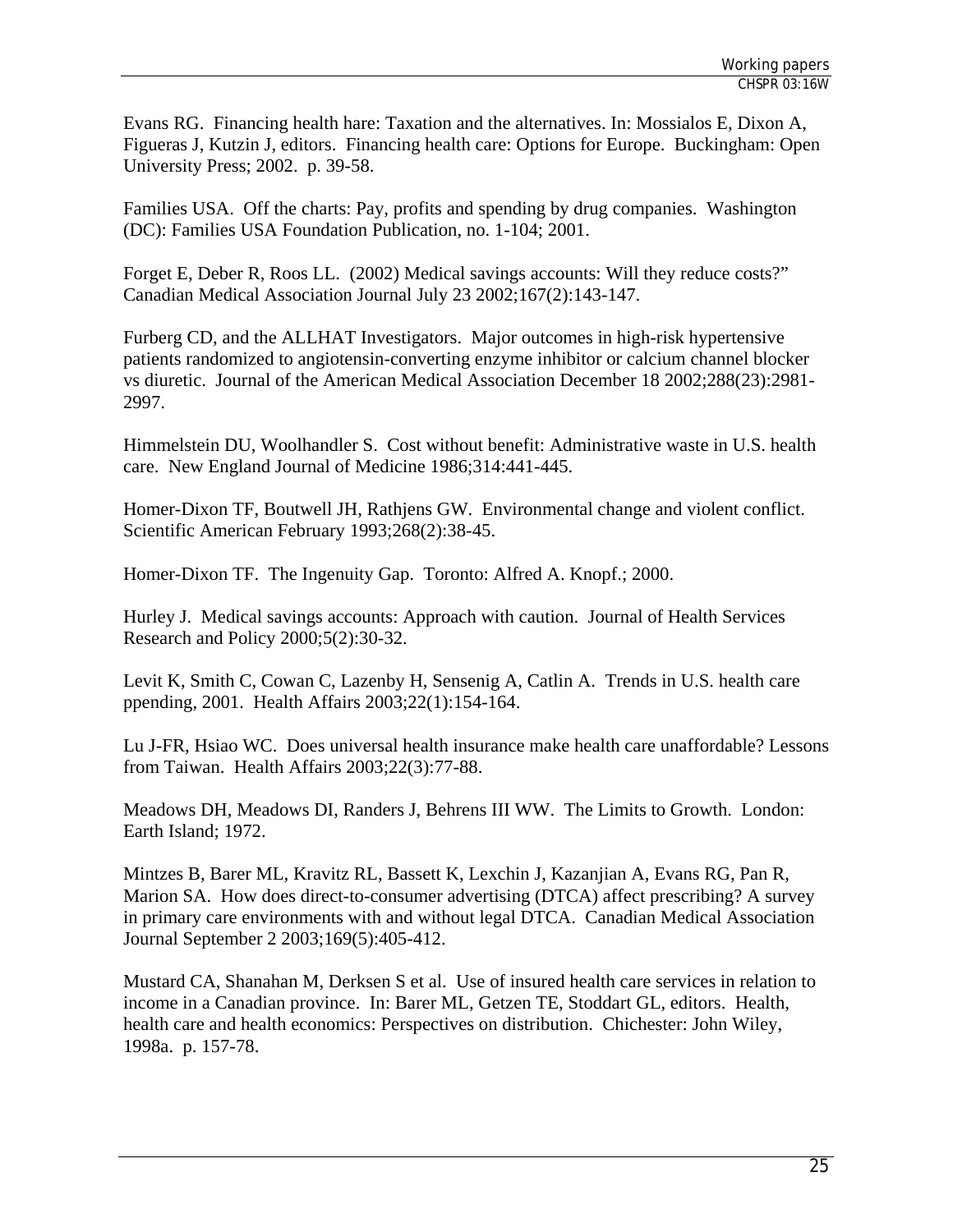Mustard CA, Barer ML, Evans RG, Horne J, Mayer T, Derksen S. Paying taxes and using health care services: The distributional consequences of tax financed universal health insurance in a Canadian province. Presented at the Centre for the Study of Living Standards Conference on the State of Living Standards and the Quality of Life in Canada; 1998b October 20-31; Ottawa, Canada. Available from URL: http://www.csls.ca/events/oct98/must1.pdf.

Organization for Economic Cooperation and Development. Health data file 2003. Paris: Organization for Economic Cooperation and Development; 2003.

Pear R. Drug companies increase spending to lobby congress and governments. New York Times 2003 May 31.

Reinhardt UE. Commentary: On the apocalypse of the retiring baby boom. In: Northern lights: Perspectives on Canadian gerontological research, special supplement. Canadian Journal on Aging Summer 2001;20(Suppl 1):192-204.

Rossouw JE, and the Women's Health Initiative trial investigators. Risks and benefits of estrogen plus progestin in healthy postmenopausal women. Journal of the American Medical Association July 17 2002;288(3):321-333.

Sharpe A. Linkages between economic growth and inequality: Introduction and overview. Canadian Public Policy January 2003;29(Suppl):S1-S14.

Statistics Canada. (2003) Family income 2001. The Daily 2003 June 25.

United States. Projections of national health expenditures. Washington (DC): Congressional Budget Office; 1992.

van Doorslaer E, Wagstaff A, Rutten F, editors. Equity in the finance and delivery of health care: An international perspective. New York: Oxford University Press, 1993.

van Doorslaer E, Wagstaff A, van der Burg H, et al. The redistributive effect of health care: some further international comparisons. Journal of Health Economics 1999;18(3):263-90.

Wagstaff A, van Doorslaer E, van der Burg H, et al. Equity in the finance of health care in twelve OECD countries. Journal of Health Economics 1999;18(3):291-314.

White J. Competing solutions: American health care proposals and international experience. Washington (DC): Brookings;1995.

Wolfson MC, Murphy BB. New views on inequality trends in Canada and the United States. Monthly Labor Review. United States: Bureau of Labor Statistics; 1998. p 3-21.

Wolfson MC, Murphy BB. Income inequality in North America: Does the 49th parallel still matter? Canadian Economic Observer. Ottawa (ON): Statistics Canada; August 2000.